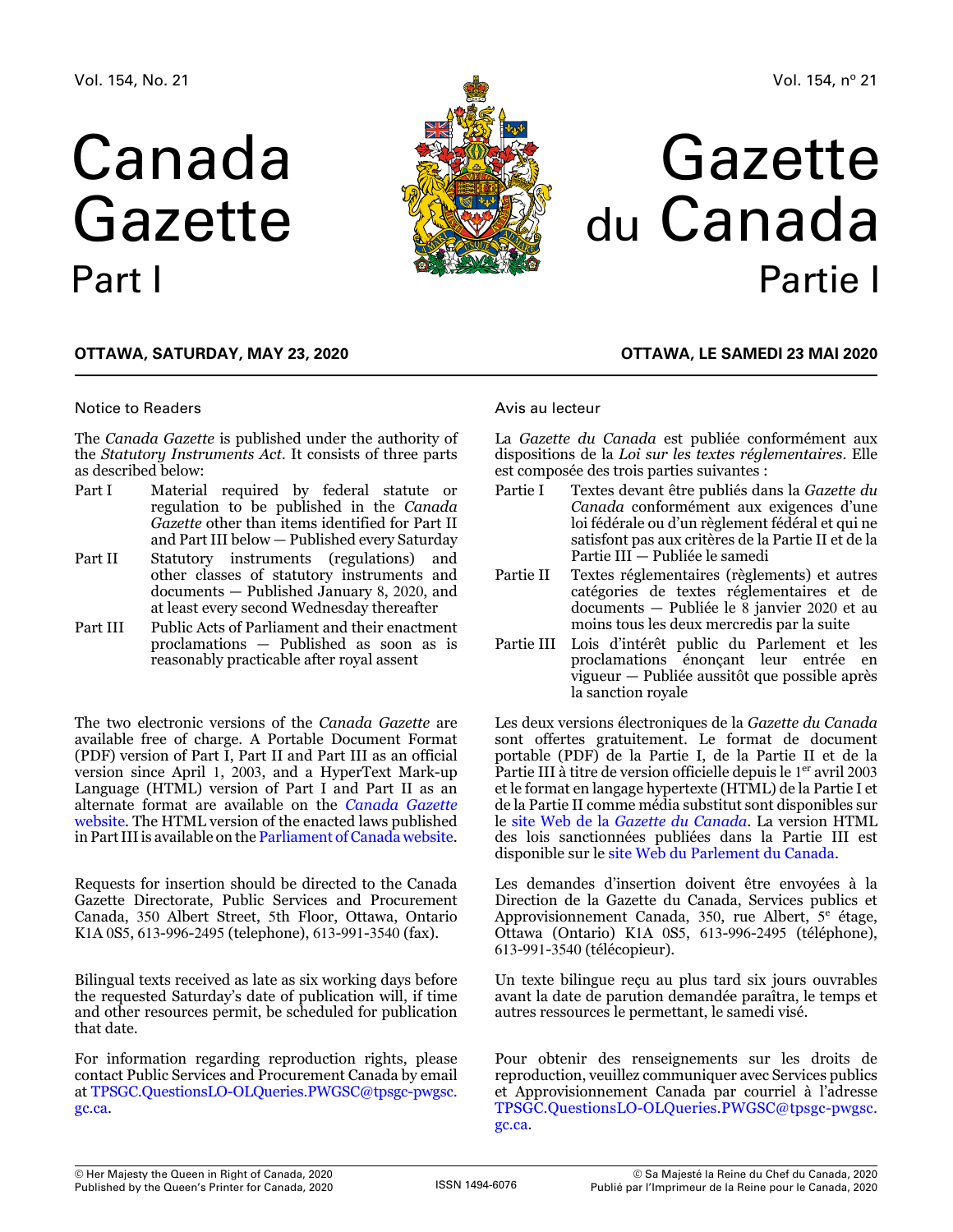### **TABLE OF CONTENTS**

|                                    | 1002         |
|------------------------------------|--------------|
| <b>Parliament</b>                  | 1021<br>1021 |
| (agencies, boards and commissions) | 1022         |
|                                    | 2Δ           |

### **TABLE DES MATIÈRES**

| <b>Parlement</b><br>Projets de loi sanctionnés | 1021<br>1021 |
|------------------------------------------------|--------------|
| (organismes, conseils et commissions)          | 1022         |
|                                                |              |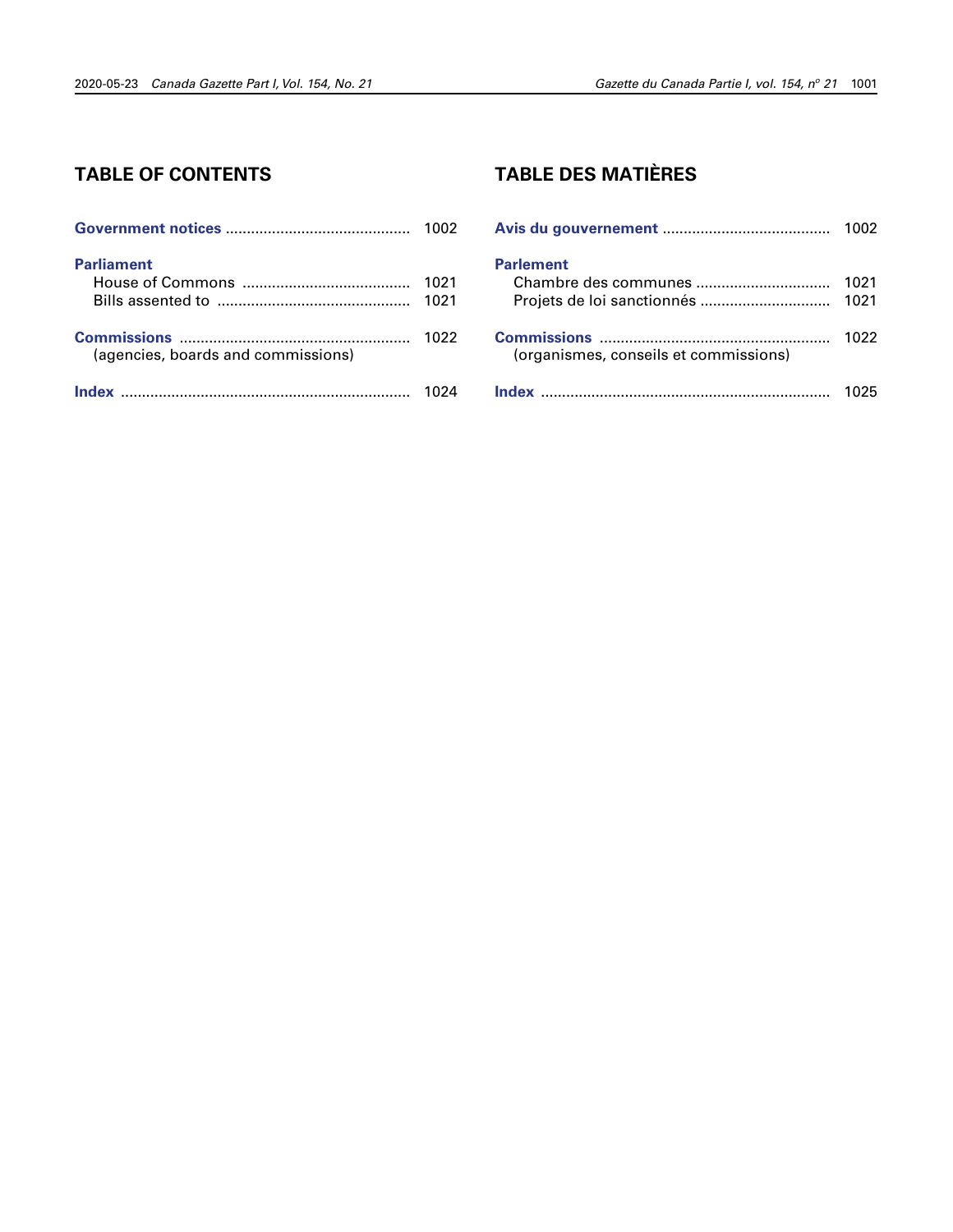### <span id="page-2-0"></span>**GOVERNMENT NOTICES**

#### **DEPARTMENT OF TRANSPORT**

### AERONAUTICS ACT

*Interim Order to Prevent Certain Persons from Boarding Flights in Canada due to COVID-19, No. 5*

Whereas the annexed *Interim Order to Prevent Certain Persons from Boarding Flights in Canada due to COVID-19, No. 5* is required to deal with a significant risk, direct or indirect, to aviation safety or the safety of the public;

Whereas the provisions of the annexed Order may be contained in a regulation made pursuant to sections 4.71ª and 4.9<sup>b</sup>, paragraphs 7.6(1)(a) $^{\rm c}$  and (b) $^{\rm d}$  and section 7.7<sup>e</sup> of the *Aeronautics Act<sup>f</sup>;* 

And whereas, pursuant to subsection 6.41(1.2)<sup>g</sup> of that Act, the Minister of Transport has consulted with the persons and organizations that that Minister considers appropriate in the circumstances before making the annexed Order;

Therefore, the Minister of Transport, pursuant to subsection 6.41(1)<sup>g</sup> of the *Aeronautics Act<sup>f</sup>,* makes the annexed *Interim Order to Prevent Certain Persons from Boarding Flights in Canada due to COVID-19, No. 5*.

Ottawa, May 13, 2020

Marc Garneau Minister of Transport

### **Interim Order to Prevent Certain Persons from Boarding Flights in Canada due to COVID-19, No. 5**

### Interpretation

### **Definitions**

1 (1) The following definitions apply in this Interim Order.

*COVID-19* means the coronavirus disease 2019. (*COVID-19*)

- <sup>a</sup> S.C. 2004, c. 15, s. 5
- $b$  S.C. 2014, c. 39, s. 144
- $\degree$  S.C. 2015, c. 20, s. 12
- <sup>d</sup> S.C. 2004, c. 15, s. 18
- <sup>e</sup> S.C. 2001, c. 29, s. 39
- <sup>f</sup> R.S., c. A-2
- <sup>9</sup> S.C. 2004, c. 15, s. 11(1)

### **AVIS DU GOUVERNEMENT**

### **MINISTÈRE DES TRANSPORTS**

### LOI SUR L'AÉRONAUTIQUE

*Arrêté d'urgence no 5 visant à interdire à certaines personnes d'embarquer sur les vols au Canada en raison de la COVID-19*

Attendu que l'*Arrêté d'urgence no 5 visant à interdire à certaines personnes d'embarquer sur les vols au Canada en raison de la COVID-19*, ci-après, est requis pour parer à un risque appréciable — direct ou indirect — pour la sûreté aérienne ou la sécurité du public;

Attendu que cet arrêté, ci-après, peut comporter les mêmes dispositions qu'un règlement pris en vertu des articles 4.71ª et 4.9<sup>b</sup>, des alinéas 7.6(1)a)<sup>c</sup> et b)<sup>d</sup> et de l'article 7.7<sup>e</sup> de la *Loi sur l'aéronautique<sup>f</sup>;* 

Attendu que, conformément au paragraphe 6.41(1.2)<sup>g</sup> de cette loi, le ministre des Transports a consulté au préalable les personnes et organismes qu'il estime opportun de consulter au sujet de cet arrêté,

À ces causes, le ministre des Transports, en vertu du paragraphe 6.41(1)<sup>g</sup> de la Loi sur l'aéronautique<sup>f</sup>, prend l'*Arrêté d'urgence n<sup>o</sup> 5 visant à interdire à certaines personnes d'embarquer sur les vols au Canada en raison de la COVID-19*, ci-après.

Ottawa, le 13 mai 2020

Le ministre des Transports Marc Garneau

### Arrêté d'urgence n° 5 visant à interdire à **certaines personnes d'embarquer sur les vols au Canada en raison de la COVID-19**

### Définitions et interprétation

#### **Définitions**

1 (1) Les définitions qui suivent s'appliquent au présent arrêté d'urgence.

*administration de contrôle* S'entend au sens de l'article 3 du *Règlement canadien de 2012 sur la sûreté aérienne*. (*screening authority*)

**b** L.C. 2014, ch. 39, art. 144

<sup>e</sup> L.C. 2001, ch. 29, art. 39

<sup>g</sup> L.C. 2004, ch. 15, par. 11(1)

<sup>a</sup> L.C. 2004, ch. 15, art. 5

 $C$ . L.C. 2015, ch. 20, art. 12

<sup>d</sup> L.C. 2004, ch. 15, art. 18

<sup>f</sup> L.R., ch. A-2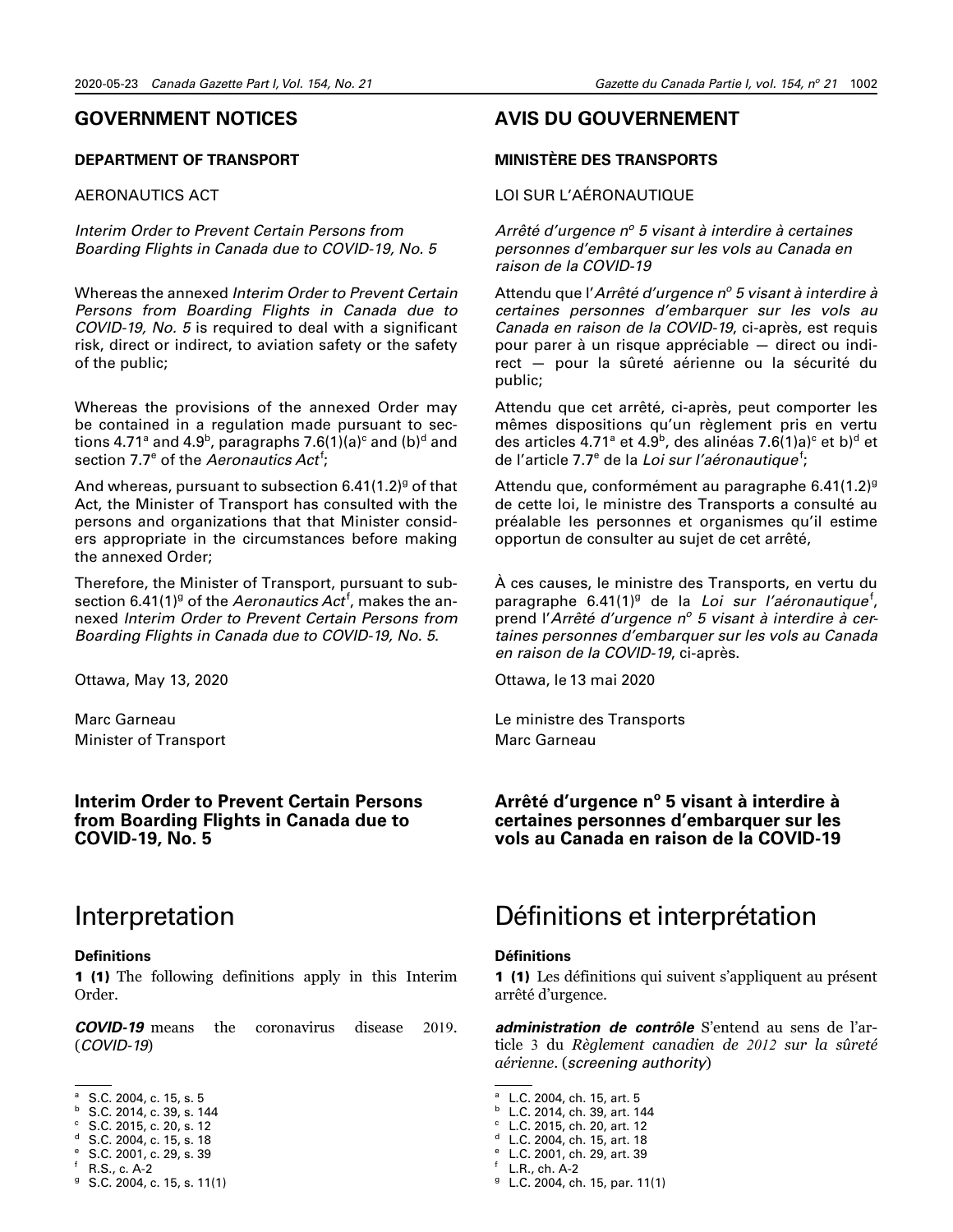*face mask* means any non-medical mask or face covering that is made of at least two layers of tightly woven material such as cotton or linen, is large enough to completely and comfortably cover a person's nose and mouth without gaping and can be secured to a person's head with ties or ear loops. (*masque*)

*non-passenger screening checkpoint* has the same meaning as in section 3 of the *Canadian Aviation Security Regulations, 2012*. (*point de contrôle des non-passagers*)

*passenger screening checkpoint* has the same meaning as in section 3 of the *Canadian Aviation Security Regulations, 2012*. (*point de contrôle des passagers*)

*Regulations* means the *Canadian Aviation Regulations*. (*Règlement*)

*restricted area* has the same meaning as in section 3 of the *Canadian Aviation Security Regulations, 2012*. (*zone réglementée*)

*screening authority* has the same meaning as in section 3 of the *Canadian Aviation Security Regulations, 2012*. (*administration de contrôle*)

*screening officer* has the same meaning as in section 3 of the *Canadian Aviation Security Regulations, 2012*. (*agent de contrôle*)

*sterile area* has the same meaning as in section 3 of the *Canadian Aviation Security Regulations, 2012*. (*zone stérile*)

### **Interpretation**

(2) Unless the context requires otherwise, all other words and expressions used in this Interim Order have the same meaning as in the Regulations.

### **Conflict**

(3) In the event of a conflict between this Interim Order and the Regulations or the *Canadian Aviation Security Regulations, 2012*, this Interim Order prevails.

### Application

#### **Flights departing an aerodrome in Canada**

2 (1) Subject to subsection (2), sections 3 to 17 apply to the following operators who operate a flight, other than a cargo flight without passengers, from an aerodrome in Canada and to their passengers:

(a) the holder of a private operator registration document issued under Subpart 4 of Part VI of the Regulations; and

*agent de contrôle* S'entend au sens de l'article 3 du *Règlement canadien de 2012 sur la sûreté aérienne*. (*screening officer*)

*COVID-19* La maladie à coronavirus 2019. (*COVID-19*)

*masque* Tout masque non médical et tout article destiné à couvrir le visage qui est constitué d'au moins deux couches d'une étoffe tissée serrée, telle que le coton ou le lin, dont la taille est suffisante pour couvrir complètement et confortablement le nez et la bouche sans laisser un espace et qui peut être attaché à la tête avec des attaches ou des boucles latérales. (*face mask*)

*point de contrôle des non-passagers* S'entend au sens de l'article 3 du *Règlement canadien de 2012 sur la sûreté aérienne*. (*non-passenger screening checkpoint*)

*point de contrôle des passagers* S'entend au sens de l'article 3 du *Règlement canadien de 2012 sur la sûreté aérienne*. (*passenger screening checkpoint*)

*Règlement* S'entend du *Règlement de l'aviation canadien*. (*Regulations*)

*zone réglementée* S'entend au sens de l'article 3 du *Règlement canadien de 2012 sur la sûreté aérienne*. (*restricted area*)

*zone stérile* S'entend au sens de l'article 3 du *Règlement canadien de 2012 sur la sûreté aérienne*. (*sterile area*)

#### **Interprétation**

(2) Sauf indication contraire du contexte, les autres termes utilisés dans le présent arrêté d'urgence s'entendent au sens du Règlement.

#### **Incompatibilité**

(3) Les dispositions du présent arrêté d'urgence l'emportent sur les dispositions incompatibles du Règlement et du *Règlement canadien de 2012 sur la sûreté aérienne*.

### Application

### **Vols en partance d'un aérodrome au Canada**

2 (1) Sous réserve du paragraphe (2), les articles 3 à 17 s'appliquent aux utilisateurs ci-après qui exploitent des vols, à l'exception des vols de fret sans passagers, en partance d'un aérodrome au Canada et à leurs passagers :

a) le détenteur d'un document d'enregistrement d'exploitant privé délivré en vertu de la sous-partie 4 de la partie VI du Règlement;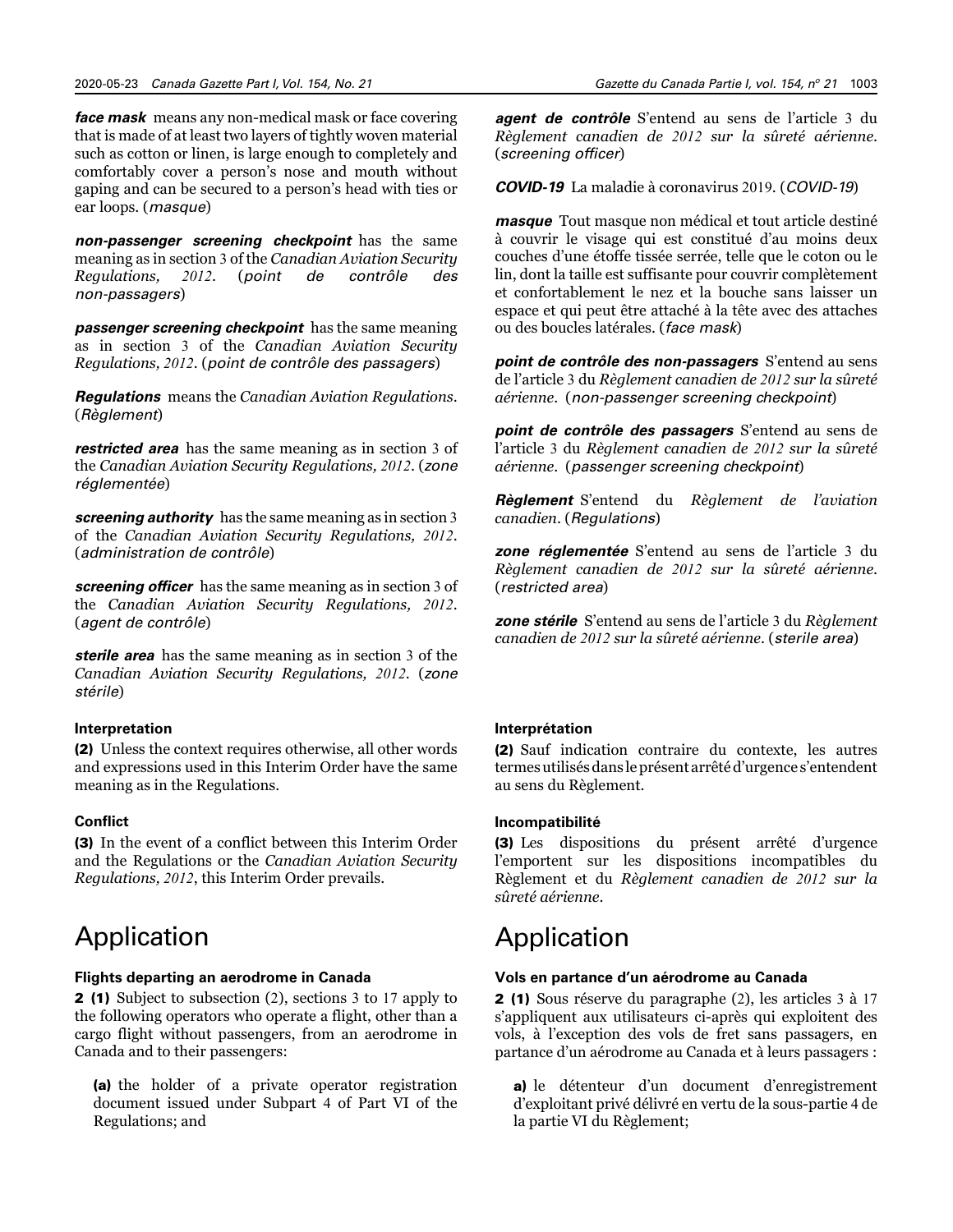(b) the holder of a certificate issued under Subpart 1, 3, 4 or 5 of Part VII of the Regulations.

### **Exception**

(2) Section 3 does not apply to the holder of a certificate issued under Subpart 1 of Part VII of the Regulations.

### **Screening authority**

(3) Sections 18 to 20 apply to the screening authority at an aerodrome set out in the schedule to the *CATSA Aerodrome Designation Regulations* or at any other place designated by the Minister under subsection 6(1.1) of the *Canadian Air Transport Security Authority Act*.

### Provincial and Territorial Measures

### **Notification**

3 Before boarding an aircraft for a domestic flight that an operator operates, the operator must notify its passengers that they may be subject to a measure to prevent the spread of COVID-19 taken by the provincial or territorial government with jurisdiction at the destination aerodrome for that flight.

### Health Check

### **Health check — operator**

4 Subject to section 6, an operator must conduct a health check of every passenger before the passenger boards an aircraft for a flight that the operator operates.

### **Health check**

5 (1) An operator conducting a health check must ask questions of every passenger to verify whether they exhibit the following symptoms:

- (a) a fever;
- (b) a cough; and
- (c) breathing difficulties.

### **Additional questions**

(2) In addition to the health check, the operator must ask every passenger

(a) whether they have been refused boarding in the past 14 days due to a medical reason related to COVID-19; and

(b) whether they are the subject of a mandatory quarantine order as a result of recent travel or as a result of an order issued by a provincial or local public health authority.

b) le titulaire d'un certificat délivré en vertu des sousparties 1, 3, 4 ou 5 de la partie VII du Règlement.

### **Exception**

(2) L'article 3 ne s'applique pas au titulaire d'un certificat délivré en vertu de la sous-partie 1 de la partie VII du Règlement.

### **Administration de contrôle**

(3) Les articles 18 à 20 s'appliquent à l'administration de contrôle à tout aérodrome visé à l'annexe du *Règlement sur la désignation des aérodromes de l'ACSTA* ou à tout autre endroit désigné par le ministre au titre du paragraphe 6(1.1) de la *Loi sur l'Administration canadienne de la sûreté du transport aérien*.

### Mesures prises par les provinces et les territoires

### **Avis**

3 Avant l'embarquement à bord d'un aéronef pour un vol intérieur qu'il exploite, l'utilisateur avise ses passagers qu'ils peuvent faire l'objet de toute mesure prise par l'administration provinciale ou territoriale compétente à l'aérodrome de destination du vol visant à prévenir la propagation de la COVID-19.

### Vérification de santé

### **Vérification de santé — utilisateur**

4 Sous réserve de l'article 6, l'utilisateur effectue une vérification de santé de chaque passager avant son embarquement à bord d'un aéronef pour un vol qu'il exploite.

### **Vérification de santé**

5 (1) L'utilisateur qui effectue la vérification de santé pose des questions à chaque passager pour vérifier s'il présente les symptômes suivants :

- a) de la fièvre;
- b) de la toux;
- c) des difficultés respiratoires.

### **Questions supplémentaires**

(2) En plus de la vérification de santé, il demande à chaque passager :

a) d'une part, s'il s'est vu refuser l'embarquement dans les quatorze jours précédents pour une raison médicale liée à la COVID-19;

b) d'autre part, s'il fait l'objet d'une quarantaine obligatoire, du fait d'un voyage récent ou d'une ordonnance de santé publique provinciale ou locale.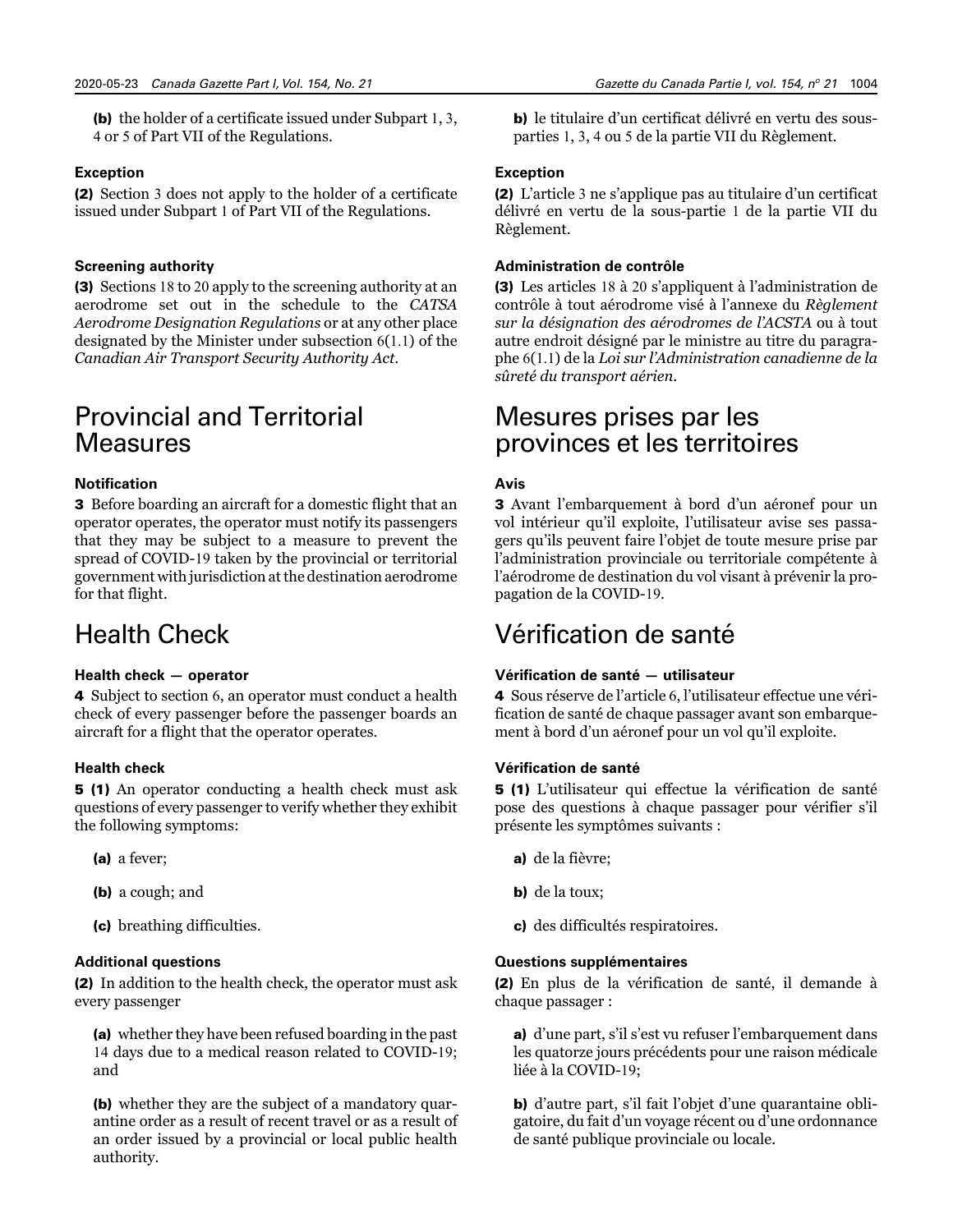### **False declaration — obligation of operator**

(3) The operator must advise every passenger not to provide answers to the health check questions and the additional questions that they know to be false or misleading.

### **False declaration — obligation of passenger**

(4) A passenger who, under subsections (1) and (2), is subjected to a health check and is asked the additional questions must

(a) answer all questions; and

(b) not provide answers that they know are false or misleading.

### **Observation — operator**

(5) Before passengers board an aircraft for a flight that the operator operates, the operator must observe whether any passenger is exhibiting any symptoms referred to in subsection  $(1)$ .

### **Exceptions**

6 The operator is not required to conduct a health check for the following persons:

(a) a crew member; or

(b) a passenger who provides a medical certificate certifying that any symptoms referred to in subsection 5(1) that they are exhibiting are not related to COVID-19.

### **Prohibition**

7 An operator must refuse to allow a passenger to board an aircraft for a flight that the operator operates if

(a) the passenger's answers to the health check questions indicate that they exhibit

(i) a fever and cough, or

(ii) a fever and breathing difficulties;

(b) the operator observes, before a passenger boards an aircraft, that the passenger is exhibiting

(i) a fever and cough, or

(ii) a fever and breathing difficulties;

(c) the passenger's answer to any of the additional questions asked of them under subsection 5(2) is in the affirmative; or

(d) the passenger is a competent adult and refuses to answer any of the questions asked of them under subsection 5(1) or (2).

### **Fausse déclaration — obligation de l'utilisateur**

(3) Il avise chaque passager qu'il ne doit pas fournir de réponses à la vérification de santé et aux questions supplémentaires d'une manière qu'il sait fausse ou trompeuse.

### **Fausse déclaration — obligations du passager**

(4) Le passager qui, en application des paragraphes (1) et (2), fait l'objet de la vérification de santé et à qui sont posées les questions supplémentaires doit :

a) d'une part, répondre à toutes les questions;

b) d'autre part, ne pas fournir de réponses d'une manière qu'il sait fausse ou trompeuse.

### **Observation — utilisateurs**

(5) Avant que les passagers n'embarquent dans l'aéronef pour un vol que l'utilisateur exploite, ce dernier observe chacun d'entre eux pour voir s'il présente tout symptôme visé au paragraphe (1).

### **Exceptions**

6 L'utilisateur n'est pas tenu d'effectuer la vérification de santé des personnes suivantes :

a) les membres d'équipage;

b) le passager qui fournit un certificat médical attestant que les symptômes visés au paragraphe 5(1) qu'il présente ne sont pas liés à la COVID-19.

### **Refus**

7 L'utilisateur est tenu de refuser l'embarquement de tout passager à bord d'un aéronef pour un vol qu'il exploite si, selon le cas :

a) les réponses du passager à la vérification de santé démontrent qu'il présente :

(i) soit de la fièvre et de la toux,

(ii) soit de la fièvre et des difficultés respiratoires;

b) l'utilisateur observe, avant qu'il n'embarque à bord de l'aéronef, que le passager présente :

(i) soit de la fièvre et de la toux,

(ii) soit de la fièvre et des difficultés respiratoires;

c) le passager a répondu par l'affirmative à l'une des questions supplémentaires qui lui ont été posées en application du paragraphe 5(2);

d) le passager est un adulte capable et refuse de répondre à l'une des questions qui lui ont été posées en application des paragraphes 5(1) ou (2).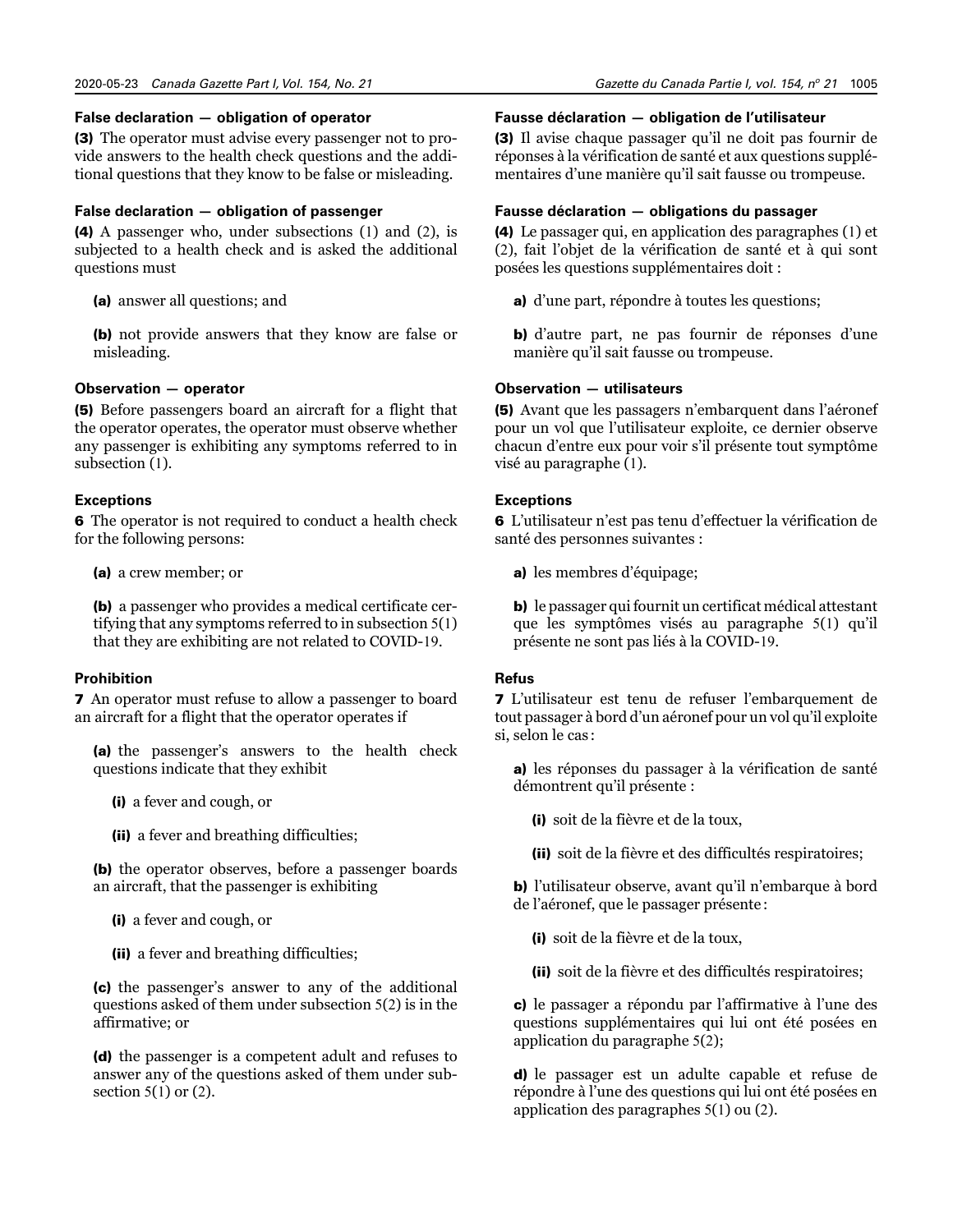### **Waiting period of 14 days**

8 A passenger who is refused boarding of an aircraft under section 7 is not permitted to board another aircraft for the purpose of being transported for a period of 14 days after the refusal, unless they provide a medical certificate certifying that any symptoms referred to in subsection 5(1) that they are exhibiting are not related to COVID-19.

### Face Masks

### **Exception**

9 Sections 10 to 17 do not apply to the following passengers:

(a) an infant;

(b) a person who has breathing difficulties unrelated to COVID-19;

(c) a person who is unconscious; or

(d) a person who is unable to remove a face mask without assistance.

### **Notification**

10 An operator must notify every passenger that intends to board an aircraft for a flight that the operator operates that

(a) the passenger must be in possession, prior to boarding, of a face mask;

(b) the passenger must wear the face mask at all times during the flight when they are 2 m or less from another person unless both persons live in the same private dwelling-house or other place that serves that purpose; and

(c) the passenger must comply with any instructions given by a crew member with respect to wearing a face mask.

### **Confirmation**

11 Every passenger must confirm to the operator prior to boarding an aircraft for a flight that the operator operates that they are in possession of a face mask.

### **False declaration**

12 A passenger must not provide a confirmation under section 11 that they know to be false or misleading.

### **Verification**

13 During the boarding process for a flight that the operator operates, the operator must verify that every passenger boarding the aircraft is in possession of a face mask.

### **Période d'attente de quatorze jours**

8 Le passager qui s'est vu refuser l'embarquement à bord d'un aéronef en application de l'article 7 ne peut embarquer à bord d'un autre aéronef en vue d'être transporté dans les quatorze jours suivant le refus, à moins qu'il ne fournisse un certificat médical attestant que les symptômes visés au paragraphe 5(1) qu'il présente ne sont pas liés à la COVID-19.

### **Masques**

### **Exception**

9 Les articles 10 à 17 ne s'appliquent pas aux passagers suivants :

a) l'enfant en bas âge;

b) la personne qui a des difficultés respiratoires non reliées à la COVID-19;

c) la personne qui est inconsciente;

d) la personne qui est incapable de retirer son masque par elle-même.

### **Avis**

10 L'utilisateur avise tout passager qui a l'intention d'embarquer à bord d'un aéronef pour un vol qu'il exploite des conditions suivantes :

a) le passager doit avoir un masque en sa possession avant de monter à bord;

b) il doit porter le masque en tout temps durant le vol lorsqu'il ne peut être à une distance supérieure à deux mètres de toute autre personne, à moins qu'elles ne soient des occupants de la même maison d'habitation ou de ce qui en tient lieu;

c) il doit respecter les instructions des membres d'équipage à l'égard du port du masque.

### **Confirmation**

11 Tout passager confirme à l'utilisateur, avant de monter à bord d'un aéronef pour un vol que ce dernier exploite, qu'il a un masque en sa possession.

### **Fausse déclaration**

12 Il est interdit au passager de fournir la confirmation visée à l'article 11 qu'il sait fausse ou trompeuse.

### **Vérification**

13 Au cours de l'embarquement pour un vol qu'il exploite, l'utilisateur vérifie si chaque passager embarquant à bord de l'aéronef a un masque en sa possession.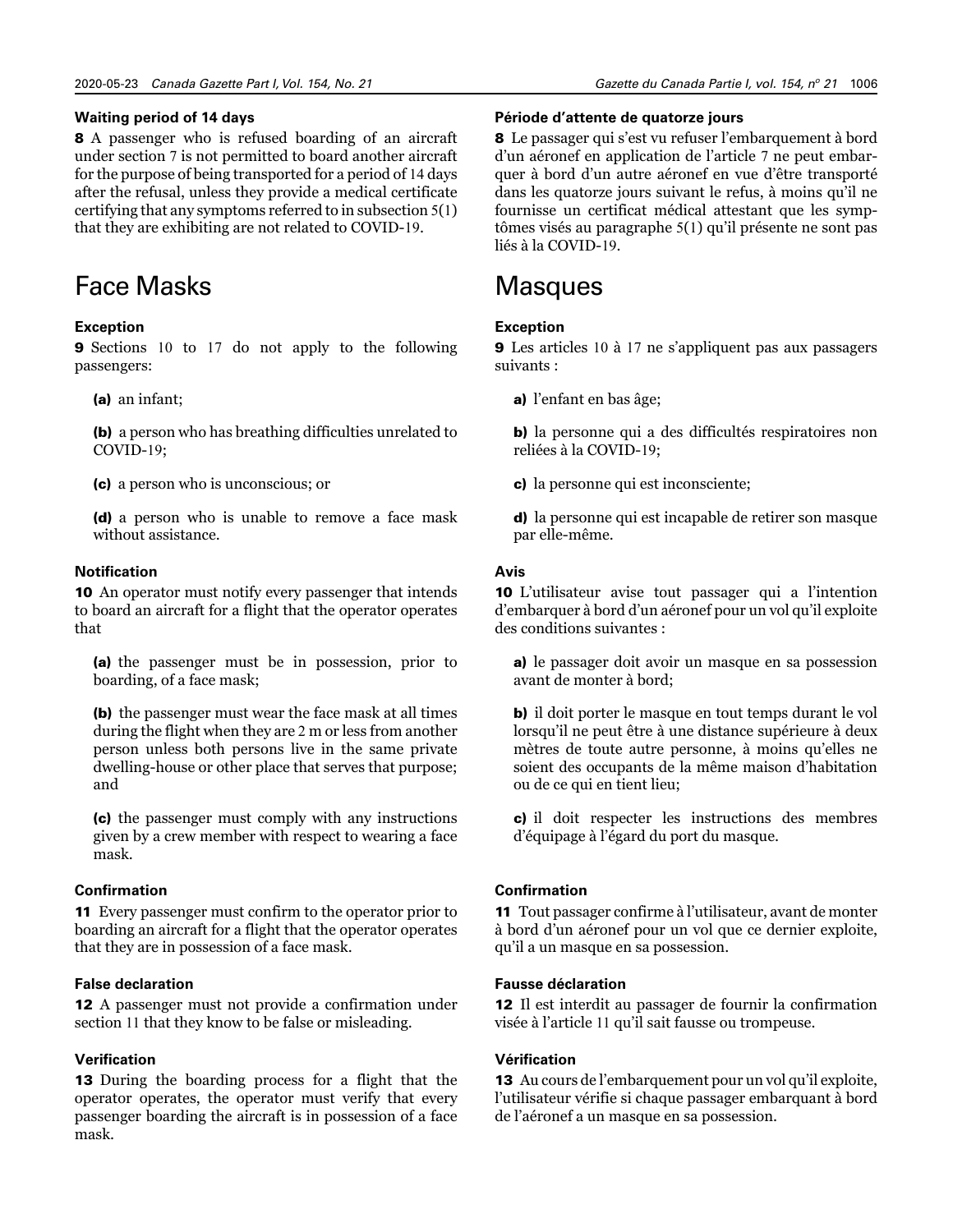### **Wearing of face mask**

14 (1) An operator must require a passenger to wear a face mask at all times during a flight the operator operates when the passenger is 2 m or less from another person unless both persons live in the same private dwellinghouse or other place that serves that purpose.

### **Exceptions**

(2) Subsection (1) does not apply

(a) when the safety of the person could be endangered by wearing a face mask;

(b) when the person is eating, drinking or taking oral medications; or

(c) when a crew member authorizes the removal of the face mask to address the passenger's special needs or unforeseen circumstances.

### **Compliance — passenger**

15 A passenger must comply with any instructions given by a crew member with respect to wearing a face mask.

### **Prohibition — operator**

16 An operator is prohibited from permitting a passenger to board an aircraft for a flight that the operator operates if

(a) the passenger is a competent adult and does not provide, or refuses to provide, the confirmation referred to in section 11;

(b) the operator cannot verify under section 13 that the passenger is in possession of a face mask; or

(c) the passenger refuses to comply with instructions given by a crew member with respect to wearing a face mask.

### **Refusal to comply**

17 If, during a flight that an operator operates, a passenger refuses to comply with an instruction given by a crew member with respect to wearing a face mask, the operator must

- (a) keep a record of
	- (i) the date and flight number,
	- (ii) the passenger's name and contact information,
	- (iii) the passenger's seat number on the flight, and

(iv) the circumstances related to the refusal to comply; and

### **Port du masque**

14 (1) L'utilisateur exige que tout passager porte un masque en tout temps durant le vol qu'il exploite, lorsque le passager ne peut être à une distance supérieure à deux mètres d'une autre personne, à moins qu'elles ne soient des occupants de la même maison d'habitation ou de ce qui en tient lieu.

### **Exception**

(2) Le paragraphe (1) ne s'applique pas dans les cas suivants :

a) la sécurité du passager est compromise par le port du masque;

b) le passager boit, s'alimente ou prend un médicament par voie orale;

c) le passager est autorisé par un membre d'équipage à retirer le masque en raison de ses besoins particuliers ou de circonstances imprévues.

### **Conformité — passager**

15 Le passager doit se conformer aux instructions données par un membre d'équipage à l'égard du port du masque.

### **Interdiction — utilisateur**

16 Il est interdit à l'utilisateur de permettre l'embarquement d'un passager à bord d'un aéronef pour un vol qu'il exploite si, selon le cas :

a) le passager est un adulte capable et ne fournit pas, ou refuse de fournir, la confirmation visée à l'article 11;

b) l'utilisateur ne peut pas vérifier, aux termes de l'article 13, si le passager a un masque en sa possession;

c) le passager refuse de se conformer aux instructions données par un membre d'équipage à l'égard du port du masque.

### **Refus de se conformer**

17 Si, au cours d'un vol que l'utilisateur exploite, un passager refuse de se conformer aux instructions données par un membre d'équipage à l'égard du port du masque, l'utilisateur :

a) consigne dans un dossier l'information suivante :

- (i) la date et le numéro du vol,
- (ii) le nom et les coordonnées du passager,
- (iii) le numéro du siège occupé par le passager,
- (iv) les circonstances qui ont mené au refus de se conformer;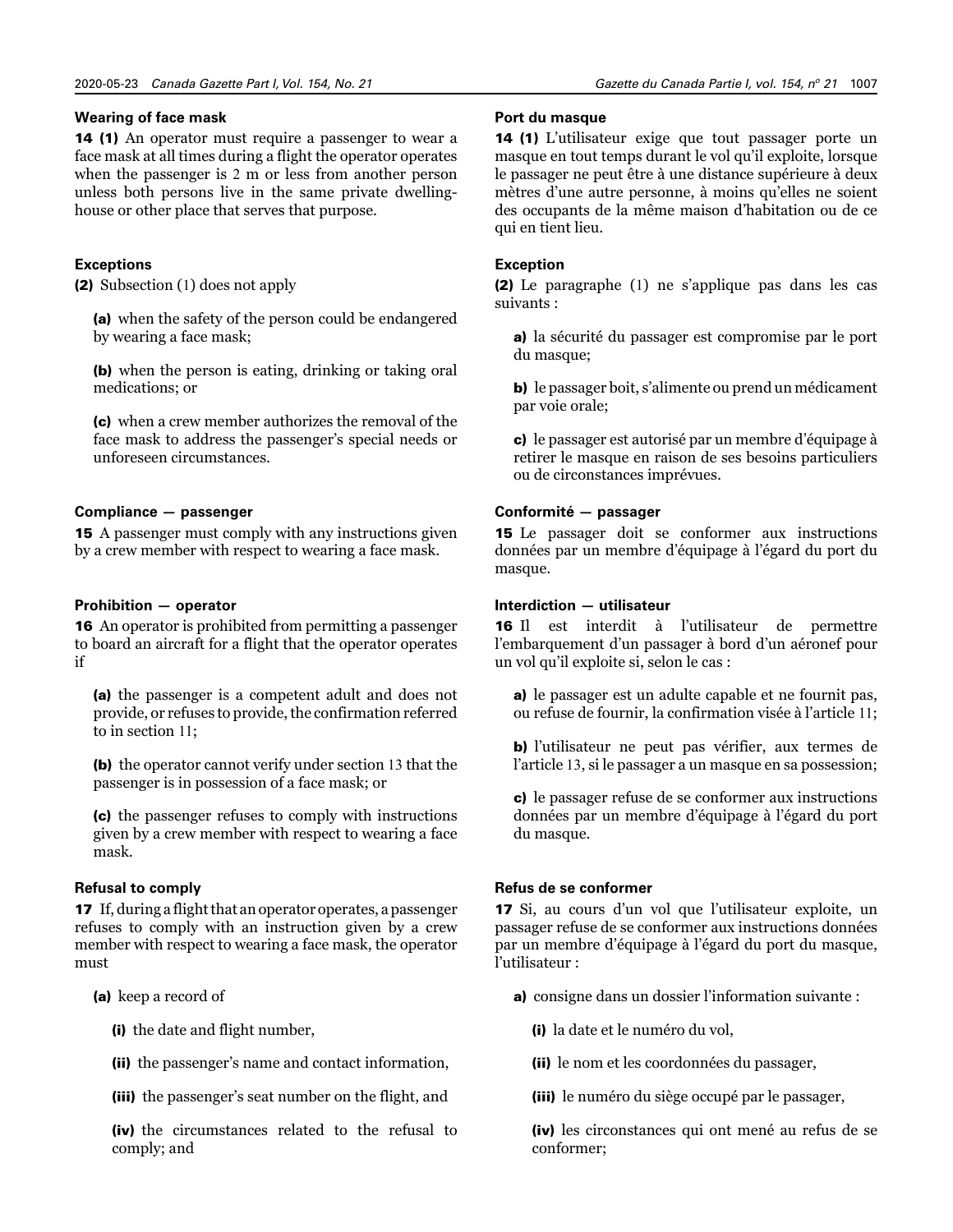(b) inform the Minister as soon as feasible of any record created under paragraph (a).

### Screening Authority

#### **Requirement — passenger screening checkpoint**

18 (1) A screening authority must advise a person who is subject to screening at a passenger screening checkpoint under the *Canadian Aviation Security Regulations, 2012* to wear a face mask at all times during screening.

#### **Requirement — non-passenger screening checkpoint**

(2) A person who is screened at a non-passenger screening checkpoint under the *Canadian Aviation Security Regulations, 2012*, must wear a face mask if advised to do so by a screening officer.

#### **Requirement to wear**

(3) A person who has been advised to wear a face mask under subsection (1) or (2) must do so.

#### **Exception**

(4) Despite subsections (1) to (3), a person who is listed in any of paragraphs 9(a) to (d) is not required to wear a face mask.

#### **Removing face mask**

19 Despite section 18, a person who is required by a screening officer to remove their face mask during screening must do so.

### **Prohibition — refusal**

20 A screening authority must not permit a person, other than a person listed in any of paragraphs 9(a) to (d), who has been advised to wear a face mask and refuses to do so, to pass beyond a screening checkpoint into a restricted area, including a sterile area.

### Designated Provisions

#### **Designation**

21 (1) The provisions of this Interim Order set out in column 1 of the schedule are designated as provisions the contravention of which may be dealt with under and in accordance with the procedure set out in sections 7.7 to 8.2 of the Act.

#### **Maximum amounts**

(2) The amounts set out in column 2 of the schedule are the maximum amounts of the penalty payable in respect of a contravention of the designated provisions set out in column 1.

b) informe dès que possible le ministre de la création d'un dossier en application de l'alinéa a).

### Administration de contrôle

#### **Exigence — point de contrôle des passagers**

18 (1) L'administration de contrôle avise la personne qui fait l'objet d'un contrôle à un point de contrôle des passagers en vertu du *Règlement canadien de 2012 sur la sûreté aérienne* que celle-ci doit porter un masque à tout moment pendant le contrôle.

### **Exigence — point de contrôle des non-passagers**

(2) Toute personne qui fait l'objet d'un contrôle à un point de contrôle des non-passagers en vertu du *Règlement canadien de 2012 sur la sûreté aérienne* doit porter un masque si un agent de contrôle l'en avise.

#### **Port du masque**

(3) La personne avisée en application des paragraphes (1) ou (2) est tenue de porter un masque.

#### **Exceptions**

(4) Malgré les paragraphes (1) à (3), les personnes visées aux alinéas 9a) à d) ne sont pas tenues de porter de masque.

#### **Exigence d'enlever le masque**

19 Malgré l'article 18, pendant le contrôle, la personne enlève son masque si l'agent de contrôle lui en fait la demande.

### **Interdiction — refus**

20 L'administration de contrôle interdit à toute personne qui a été avisée de porter un masque, autre qu'une personne visée à l'un des alinéas 9a) à d), et qui n'en porte pas de traverser un point de contrôle pour se rendre dans une zone réglementée, y compris une zone stérile.

### Textes désignés

#### **Désignation**

21 (1) Les dispositions du présent arrêté d'urgence figurant à la colonne 1 de l'annexe sont désignées comme texte dont la contravention peut être traitée conformément à la procédure prévue aux articles 7.7 à 8.2 de la Loi.

#### **Montants maximaux**

(2) Les sommes indiquées à la colonne 2 de l'annexe représentent les montants maximaux de l'amende à payer au titre d'une contravention au texte désigné figurant à la colonne 1.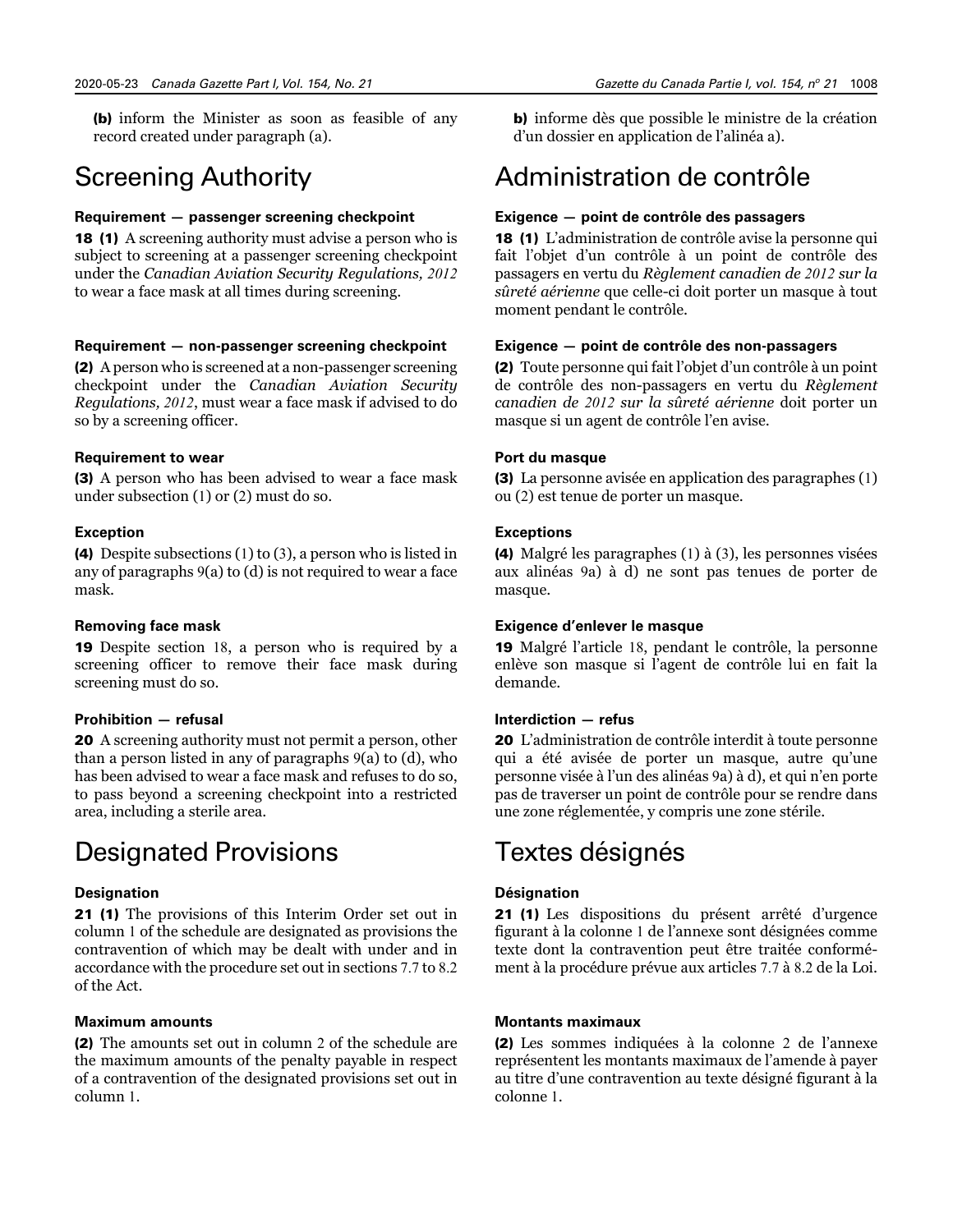#### *21* 1009

### **Notice**

(3) A notice referred to in subsection 7.7(1) of the Act must be in writing and must specify

(a) the particulars of the alleged contravention;

(b) that the person on whom the notice is served or to whom it is sent has the option of paying the amount specified in the notice or filing with the Tribunal a request for a review of the alleged contravention or the amount of the penalty;

(c) that payment of the amount specified in the notice will be accepted by the Minister in satisfaction of the amount of the penalty for the alleged contravention and that no further proceedings under Part I of the Act in respect of that notice will be taken against the person on whom the notice is served or to whom it is sent;

(d) that the person on whom the notice is served or to whom it is sent will be provided with an opportunity consistent with procedural fairness and natural justice to present evidence before the Tribunal and make representations in relation to the alleged contravention if the person files a request for a review with the Tribunal; and

(e) that the person on whom the notice is served or to whom it is sent will be considered to have committed the contravention set out in the notice if they fail to pay the amount specified in the notice or fail to file a request for a review with the Tribunal within the prescribed period.

### Repeal

22 **The** *Interim Order to Prevent Certain Persons from Boarding Flights in Canada due to COVID-19, No. 4***, made on April 30, 2020, is repealed.**

### **SCHEDULE**

(Subsections 21(1) and (2))

### Designated Provisions

| Column <sub>1</sub> | Column <sub>2</sub>                                 |             |        |
|---------------------|-----------------------------------------------------|-------------|--------|
|                     | Designated Provision Maximum Amount of Penalty (\$) |             |        |
|                     | Individual                                          | Corporation |        |
| Section 3           |                                                     | 5,000       | 25,000 |
| Section 4           |                                                     | 5,000       | 25,000 |
| Subsection 5(1)     |                                                     | 5,000       | 25,000 |
| Subsection 5(2)     |                                                     | 5,000       | 25,000 |

### **Avis**

(3) L'avis visé au paragraphe 7.7(1) de la Loi est donné par écrit et comporte :

a) une description des faits reprochés;

b) un énoncé indiquant que le destinataire de l'avis doit soit payer la somme fixée dans l'avis, soit déposer auprès du Tribunal une requête en révision des faits reprochés ou du montant de l'amende;

c) un énoncé indiquant que le paiement de la somme fixée dans l'avis sera accepté par le ministre en règlement de l'amende imposée et qu'aucune poursuite ne sera intentée par la suite au titre de la partie I de la Loi contre le destinataire de l'avis pour la même contravention;

d) un énoncé indiquant que, si le destinataire de l'avis dépose une requête en révision auprès du Tribunal, il se verra accorder la possibilité de présenter ses éléments de preuve et ses observations sur les faits reprochés, conformément aux principes de l'équité procédurale et de la justice naturelle;

e) un énoncé indiquant que le défaut par le destinataire de l'avis de verser la somme qui y est fixée et de déposer, dans le délai imparti, une requête en révision auprès du Tribunal vaut aveu de responsabilité à l'égard de la contravention.

### Abrogation

22 **L'***Arrêté d'urgence n<sup>o</sup> 4 visant à interdire à certaines personnes d'embarquer sur les vols au Canada en raison de la COVID-19* **pris le 30 avril 2020 est abrogé.**

### **ANNEXE**

(paragraphes 21(1) et (2))

### Textes désignés

| Colonne 1       | Colonne 2                         |        |  |  |
|-----------------|-----------------------------------|--------|--|--|
| Texte désigné   | Montant maximal de l'amende (\$)  |        |  |  |
|                 | Personne physique Personne morale |        |  |  |
| Article 3       | 5000                              | 25 000 |  |  |
| Article 4       | 5000                              | 25 000 |  |  |
| Paragraphe 5(1) | 5000                              | 25 000 |  |  |
| Paragraphe 5(2) | 5000                              | 25 000 |  |  |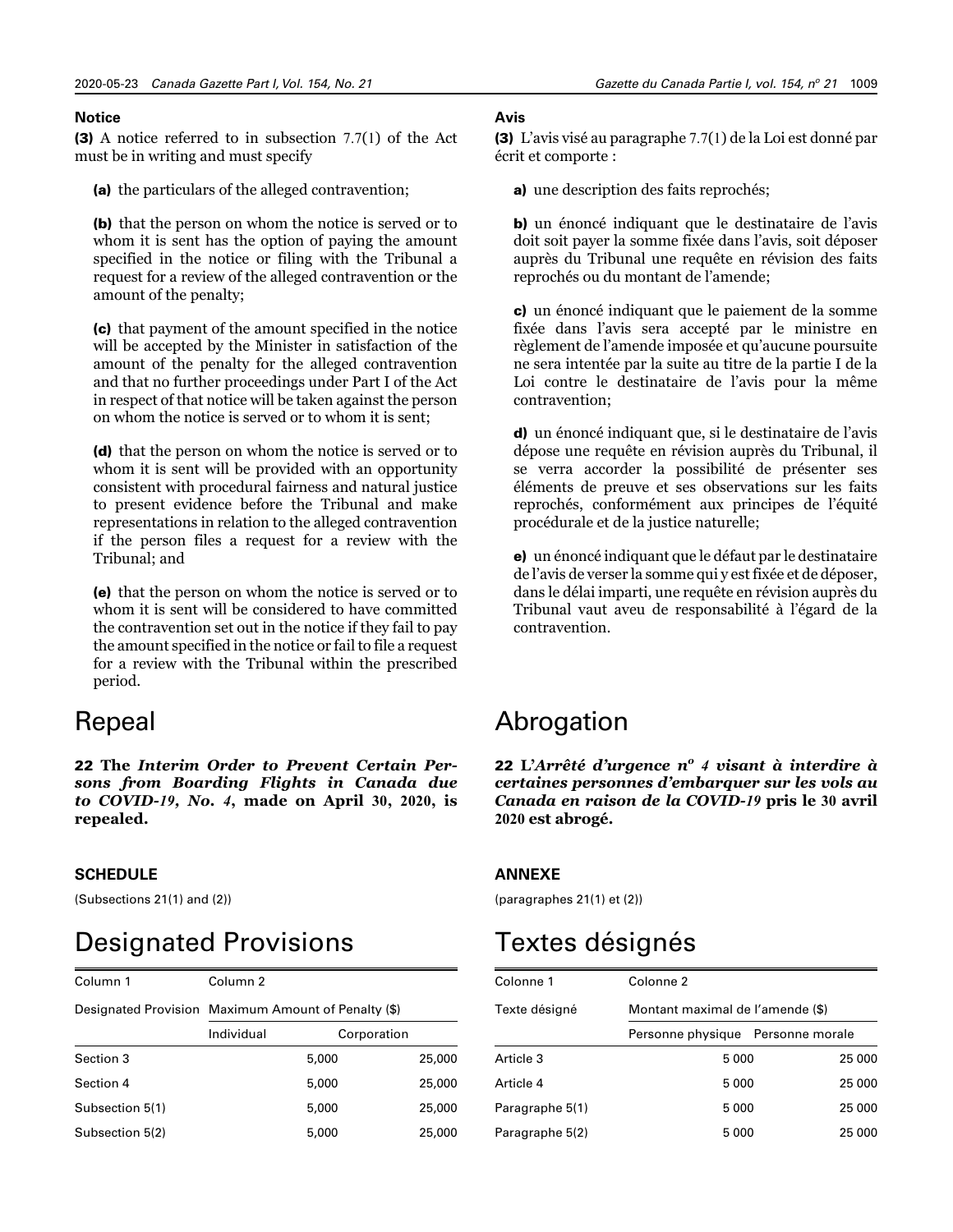| Column 1         | Column <sub>2</sub>                                 |             |        |
|------------------|-----------------------------------------------------|-------------|--------|
|                  | Designated Provision Maximum Amount of Penalty (\$) |             |        |
|                  | Individual                                          | Corporation |        |
| Subsection 5(3)  |                                                     | 5,000       | 25,000 |
| Subsection 5(4)  |                                                     | 5,000       |        |
| Subsection 5(5)  |                                                     | 5,000       | 25,000 |
| Section 7        |                                                     | 5,000       | 25,000 |
| Section 8        |                                                     | 5,000       |        |
| Section 10       |                                                     | 5,000       | 25,000 |
| Section 11       |                                                     | 5,000       |        |
| Section 12       |                                                     | 5,000       |        |
| Section 13       |                                                     | 5,000       | 25,000 |
| Subsection 14(1) |                                                     | 5,000       | 25,000 |
| Section 15       |                                                     | 5,000       |        |
| Section 16       |                                                     | 5,000       | 25,000 |
| Subsection 18(1) |                                                     |             | 25,000 |
| Subsection 18(2) |                                                     | 5,000       |        |
| Section 20       |                                                     |             | 25,000 |

### **DEPARTMENT OF TRANSPORT**

#### AERONAUTICS ACT

*Interim Order to Prevent Certain Persons from Boarding Flights to Canada due to COVID-19, No. 8*

Whereas the annexed *Interim Order to Prevent Certain Persons from Boarding Flights to Canada due to COVID-19, No. 8* is required to deal with a significant risk, direct or indirect, to aviation safety or the safety of the public;

Whereas the provisions of the annexed Order may be contained in a regulation made pursuant to sections 4.71ª and 4.9<sup>b</sup>, paragraphs 7.6(1)(a) $^{\rm c}$  and (b) $^{\rm d}$  and section 7.7<sup>e</sup> of the *Aeronautics Act<sup>f</sup>;* 

And whereas, pursuant to subsection 6.41(1.2)<sup>g</sup> of that Act, the Minister of Transport has consulted with the persons and organizations that the Minister considers appropriate in the circumstances before making the annexed Order;

- $C.$  S.C. 2015, c. 20, s. 12
- <sup>d</sup> S.C. 2004, c. 15, s. 18 <sup>e</sup> S.C. 2001, c. 29, s. 39
- <sup>f</sup> R.S., c. A-2
- 
- <sup>9</sup> S.C. 2004, c. 15, s. 11(1)

| Colonne 1        | Colonne <sub>2</sub>              |        |
|------------------|-----------------------------------|--------|
| Texte désigné    | Montant maximal de l'amende (\$)  |        |
|                  | Personne physique Personne morale |        |
| Paragraphe 5(3)  | 5 0 0 0                           | 25 000 |
| Paragraphe 5(4)  | 5 0 0 0                           |        |
| Paragraphe 5(5)  | 5 0 0 0                           | 25 000 |
| Article 7        | 5 0 0 0                           | 25 000 |
| Article 8        | 5 0 0 0                           |        |
| Article 10       | 5 0 0 0                           | 25 000 |
| Article 11       | 5 0 0 0                           |        |
| Article 12       | 5 0 0 0                           |        |
| Article 13       | 5 0 0 0                           | 25 000 |
| Paragraphe 14(1) | 5 0 0 0                           | 25 000 |
| Article 15       | 5 0 0 0                           |        |
| Article 16       | 5 0 0 0                           | 25 000 |
| Paragraphe 18(1) |                                   | 25 000 |
| Paragraphe 18(2) | 5 0 0 0                           |        |
| Article 20       |                                   | 25 000 |

### **MINISTÈRE DES TRANSPORTS**

#### LOI SUR L'AÉRONAUTIQUE

Arrêté d'urgence nº 8 visant à interdire à certaines *personnes d'embarquer sur les vols à destination du Canada en raison de la COVID-19*

Attendu que l'*Arrêté d'urgence nº 8 visant à interdire à certaines personnes d'embarquer sur les vols à destination du Canada en raison de la COVID-19*, ci-après, est requis pour parer à un risque appréciable — direct ou indirect — pour la sûreté aérienne ou la sécurité du public;

Attendu que cet arrêté peut comporter les mêmes dispositions qu'un règlement pris en vertu des articles 4.71ª et 4.9<sup>b</sup>, des alinéas 7.6(1)a)<sup>c</sup> et b)<sup>d</sup> et de l'article 7.7<sup>e</sup> de la *Loi sur l'aéronautique<sup>f</sup>;* 

Attendu que, conformément au paragraphe 6.41 $(1.2)^{9}$ de cette loi, le ministre des Transports a consulté au préalable les personnes et organismes qu'il estime opportun de consulter au sujet de cet arrêté,

- <sup>a</sup> L.C. 2004, ch. 15, art. 5
- <sup>b</sup> L.C. 2014, ch. 39, art. 144
- $C.$  L.C. 2015, ch. 20, art. 12
- <sup>d</sup> L.C. 2004, ch. 15, art. 18 <sup>e</sup> L.C. 2001, ch. 29, art. 39

<sup>a</sup> S.C. 2004, c. 15, s. 5

<sup>b</sup> S.C. 2014, c. 39, s. 144

<sup>f</sup> L.R., ch. A-2

<sup>g</sup> L.C. 2004, ch. 15, par. 11(1)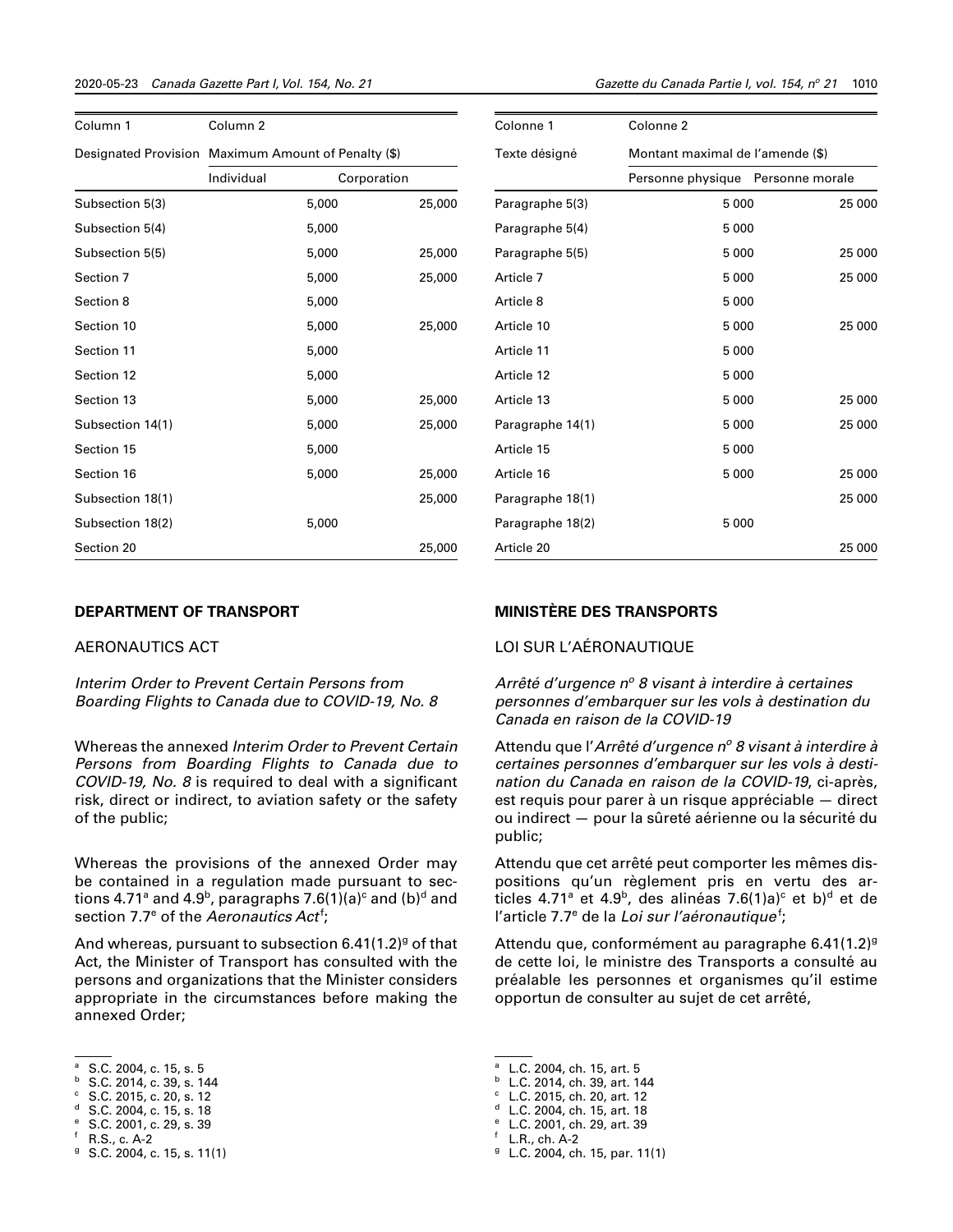Therefore, the Minister of Transport, pursuant to subsection 6.41(1)<sup>g</sup> of the *Aeronautics Act<sup>f</sup>,* makes the annexed *Interim Order to Prevent Certain Persons from Boarding Flights to Canada due to COVID-19, No. 8*.

Ottawa, May 13, 2020

Marc Garneau Minister of Transport

### **Interim Order to Prevent Certain Persons from Boarding Flights to Canada due to COVID-19, No. 8**

### Interpretation

### **Definitions**

1 (1) The following definitions apply in this Interim Order.

*COVID-19* means the coronavirus disease 2019. (*COVID-19*)

*foreign national* means a person who is not a Canadian citizen or a permanent resident, and includes a stateless person. (*étranger*)

*Regulations* means the *Canadian Aviation Regulations*. (*Règlement*)

### **Interpretation**

(2) Unless the context requires otherwise, all other words and expressions used in this Interim Order have the same meaning as in the Regulations.

### **Conflict**

(3) In the event of a conflict between this Interim Order and the Regulations, the Interim Order prevails.

### Application

### **Application**

2 This Interim Order applies to the following private operators and air carriers operating flights to Canada and to their passengers:

(a) a private operator that operates an aircraft under Subpart 4 of Part VI of the Regulations; and

(b) an air carrier that operates an aircraft under Subpart 1, 3, 4 or 5 of Part VII of the Regulations.

À ces causes, le ministre des Transports, en vertu du paragraphe 6.41(1)<sup>g</sup> de la *Loi sur l'aéronautique<sup>f</sup>,* prend l'*Arrêté d'urgence n<sup>o</sup> 8 visant à interdire à certaines personnes d'embarquer sur les vols à destination du Canada en raison de la COVID-19*, ci-après.

Ottawa, le 13 mai 2020

Le ministre des Transports Marc Garneau

Arrêté d'urgence n° 8 visant à interdire à **certaines personnes d'embarquer sur les vols à destination du Canada en raison de la COVID-19**

### Définitions et interprétation

### **Définitions**

1 (1) Les définitions qui suivent s'appliquent au présent arrêté d'urgence.

*COVID-19* La maladie à coronavirus 2019. (*COVID-19*)

*étranger* Personne autre qu'un citoyen canadien ou un résident permanent; la présente définition vise également les apatrides. (*foreign national*)

*Règlement* Le *Règlement de l'aviation canadien*. (*Regulations*)

### **Interprétation**

(2) Sauf indication contraire du contexte, les autres termes utilisés dans le présent arrêté d'urgence s'entendent au sens du Règlement.

### **Incompatibilité**

(3) Les dispositions du présent arrêté d'urgence l'emportent sur les dispositions incompatibles du Règlement.

### Application

### **Application**

2 Le présent arrêté d'urgence s'applique à l'exploitant privé et au transporteur aérien ci-après qui effectuent des vols à destination du Canada et à leurs passagers :

a) l'exploitant privé qui exploite un aéronef en vertu de la sous-partie 4 de la partie VI du Règlement;

b) le transporteur aérien qui exploite un aéronef en vertu des sous-parties 1, 3, 4 ou 5 de la partie VII du Règlement.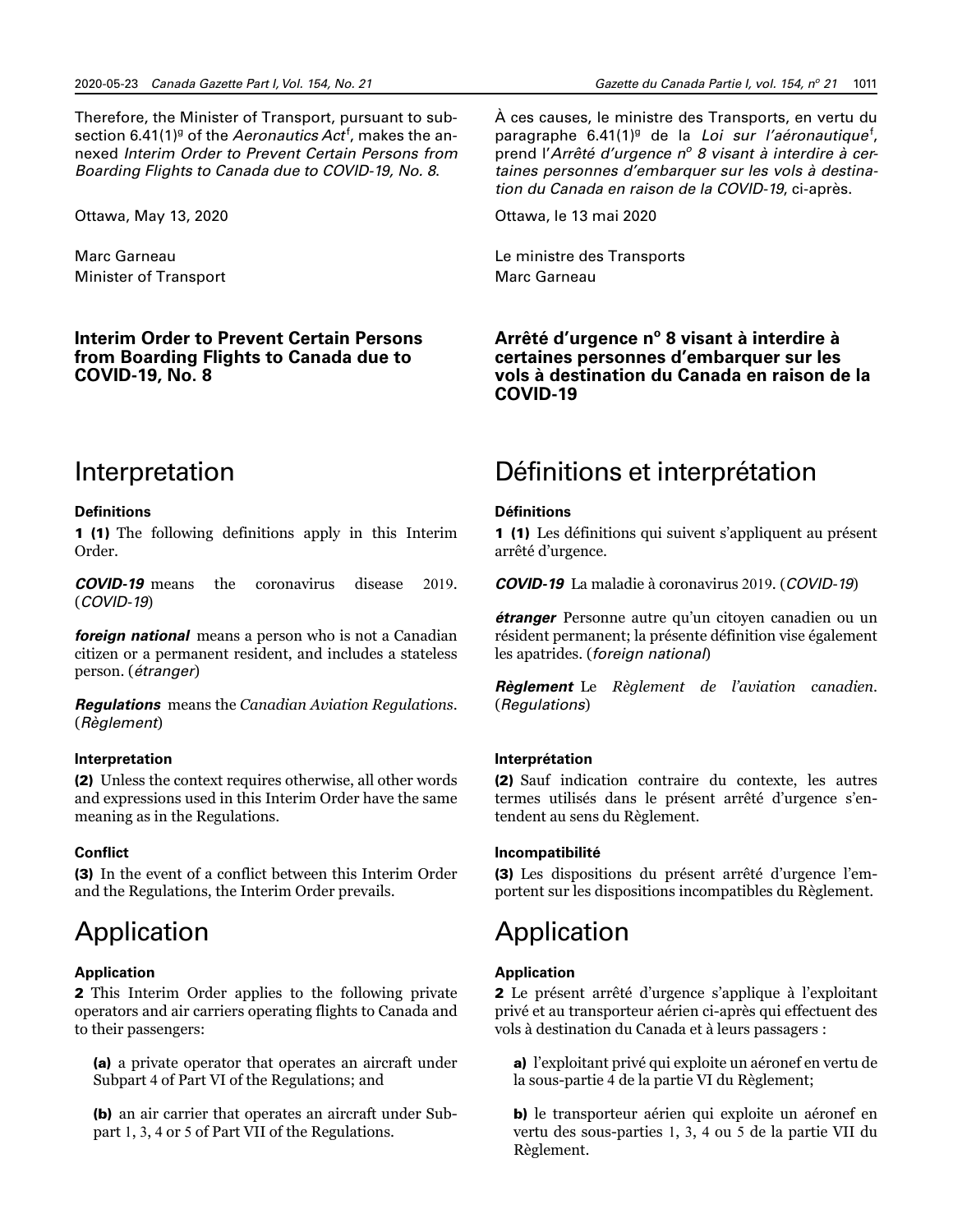### International Flights except Flights from the United States

### **Prohibition**

3 A private operator or air carrier is prohibited from permitting a foreign national to board a flight to Canada departing from any country other than the United States.

### **Exceptions**

4 Section 3 does not apply to

(a) a foreign national who is permitted to enter Canada under the emergency order made by the Governor General in Council, pursuant to the *Quarantine Act*, entitled *Minimizing the Risk of Exposure to COVID-19 in Canada Order (Prohibition of Entry into Canada from any country other than the United States)*; or

(b) a foreign national in transit through Canada to another country.

### Flights from the United States

### **Notification**

5 A private operator or air carrier operating a flight to Canada departing from the United States must notify every foreign national that they may be prohibited from entering Canada under the emergency order made by the Governor General in Council, pursuant to the *Quarantine Act*, entitled *Minimizing the Risk of Exposure to COVID-19 in Canada Order (Prohibition of Entry into Canada from the United States)*.

### **Confirmation**

6 Before boarding a flight departing from the United States, a foreign national must confirm that they have read the emergency order referred to in section 5 and that, to the best of their knowledge, they are not prohibited from entering Canada under the order.

### **Prohibition**

7 A private operator or air carrier is prohibited from permitting a foreign national to board a flight to Canada departing from the United States if the foreign national is a competent adult and does not provide, or refuses to provide, the confirmation referred to in section 6.

### **False declaration**

8 A foreign national must not provide a confirmation under section 6 that they know to be false or misleading.

### Vol international autre qu'un vol au départ des États-Unis

### **Interdiction**

3 Il est interdit à l'exploitant privé et au transporteur aérien de permettre l'embarquement de tout étranger pour un vol à destination du Canada au départ d'un pays autre que les États-Unis.

### **Exceptions**

4 L'article 3 ne s'applique pas aux étrangers suivants :

a) celui dont l'entrée au Canada est permise en vertu du décret pris par le gouverneur en conseil, en vertu de la *Loi sur la quarantaine*, intitulé *Décret visant la réduction du risque d'exposition à la COVID-19 au Canada (interdiction d'entrée au Canada en provenance d'un pays étranger autre que les États-Unis)*;

b) celui qui est en transit au Canada vers un pays tiers.

### Vol au départ des États-Unis

### **Avis**

5 L'exploitant privé ou le transporteur aérien qui effectue un vol à destination du Canada au départ des États-Unis doit aviser tout étranger qu'il peut se voir interdire l'entrée au Canada en application du décret pris par le gouverneur en conseil, en vertu de la *Loi sur la quarantaine*, intitulé *Décret visant la réduction du risque d'exposition à la COVID-19 au Canada (interdiction d'entrée au Canada en provenance des États-Unis)*.

### **Confirmation**

6 Avant l'embarquement pour un vol au départ des États-Unis, tout étranger doit confirmer qu'il a lu le décret visé à l'article 5 et que, à sa connaissance, l'entrée au Canada ne lui est pas interdite en application de ce décret.

### **Interdiction**

7 L'exploitant privé ou le transporteur aérien doit refuser l'embarquement pour un vol à destination du Canada au départ des États-Unis à un étranger qui est un adulte capable et qui ne fournit pas ou qui refuse de fournir la confirmation visée à l'article 6.

### **Fausse déclaration**

8 Il est interdit à l'étranger de fournir la confirmation visée à l'article 6 qu'il sait fausse ou trompeuse.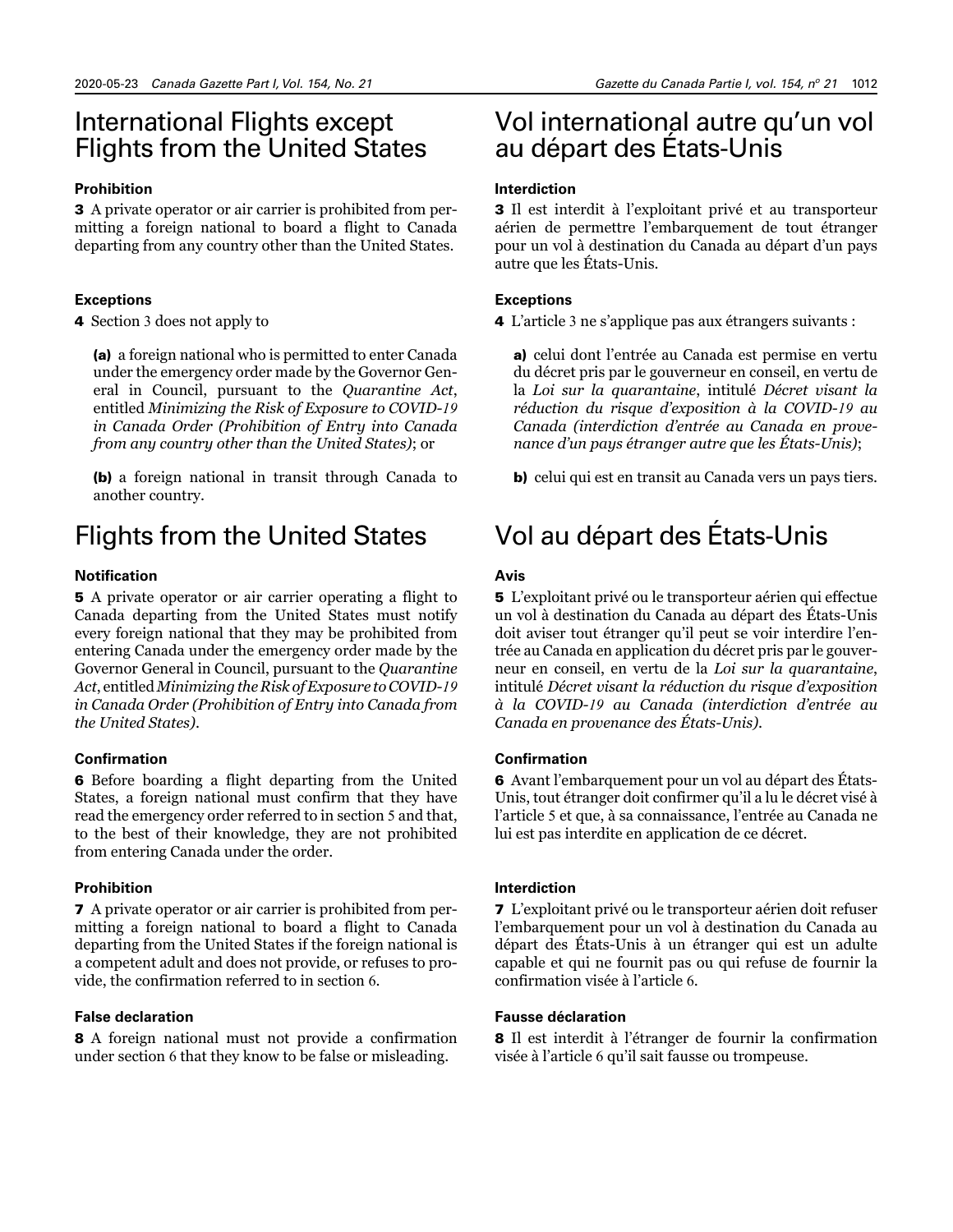### Health Check

#### **Health check — private operator or air carrier**

9 Subject to section 11, a private operator or air carrier must conduct a health check of every person boarding a flight to Canada that the private operator or air carrier operates.

### **Health check**

10 (1) A private operator or air carrier conducting a health check must ask questions of every person to verify whether they exhibit the following symptoms:

- (a) a fever;
- (b) a cough; and
- (c) breathing difficulties.

### **Additional question**

(2) In addition to the health check, the private operator or air carrier must ask every person whether they have been refused boarding in the past 14 days due to a medical reason related to COVID-19.

### **False declaration — obligation of private operator or air carrier**

(3) The private operator or air carrier must advise every person not to provide answers to the health check and the additional question that they know to be false or misleading.

#### **False declaration — obligation of person**

(4) A person who, under subsections (1) and (2), is subjected to a health check and is asked the additional question must

(a) answer all questions; and

(b) not provide answers that they know to be false or misleading.

#### **Observations — private operator or air carrier**

(5) During the boarding process for a flight to Canada that the private operator or air carrier operates, the private operator or air carrier must observe whether any person boarding the flight is exhibiting any symptoms referred to in subsection (1).

### Vérification de santé

### **Vérification de santé — exploitant privé ou transporteur aérien**

9 Sous réserve de l'article 11, l'exploitant privé ou le transporteur aérien effectue une vérification de santé de chaque personne embarquant à bord pour un vol que l'exploitant privé ou le transporteur effectue à destination du Canada.

### **Vérification de santé**

10 (1) L'exploitant privé ou le transporteur aérien qui effectue la vérification de santé doit poser des questions à chaque personne pour vérifier si elle présente les symptômes suivants :

- a) de la fièvre;
- b) de la toux;
- c) des difficultés respiratoires.

### **Question supplémentaire**

(2) En plus de la vérification de santé, l'exploitant privé ou le transporteur aérien demande à la personne si elle s'est vu refuser l'embarquement dans les quatorze derniers jours pour une raison médicale liée à la COVID-19.

### **Fausse déclaration — obligations de l'exploitant privé ou du transporteur aérien**

(3) L'exploitant privé ou le transporteur aérien avise la personne de ne pas fournir de réponses à la vérification de santé et à la question supplémentaire qu'elle sait fausses ou trompeuses.

#### **Fausse déclaration — obligations de la personne**

(4) La personne qui, en application des paragraphes (1) et (2), fait l'objet de la vérification de santé et à qui est posée la question supplémentaire doit :

a) d'une part, répondre à toutes les questions;

b) d'autre part, ne pas fournir de réponses qu'elle sait fausses ou trompeuses.

### **Observations — exploitant privé ou transporteur aérien**

(5) Au cours de l'embarquement pour un vol qu'il effectue à destination du Canada, l'exploitant privé ou le transporteur aérien doit observer si toute personne embarquant pour un vol présente tout symptôme visé au paragraphe (1).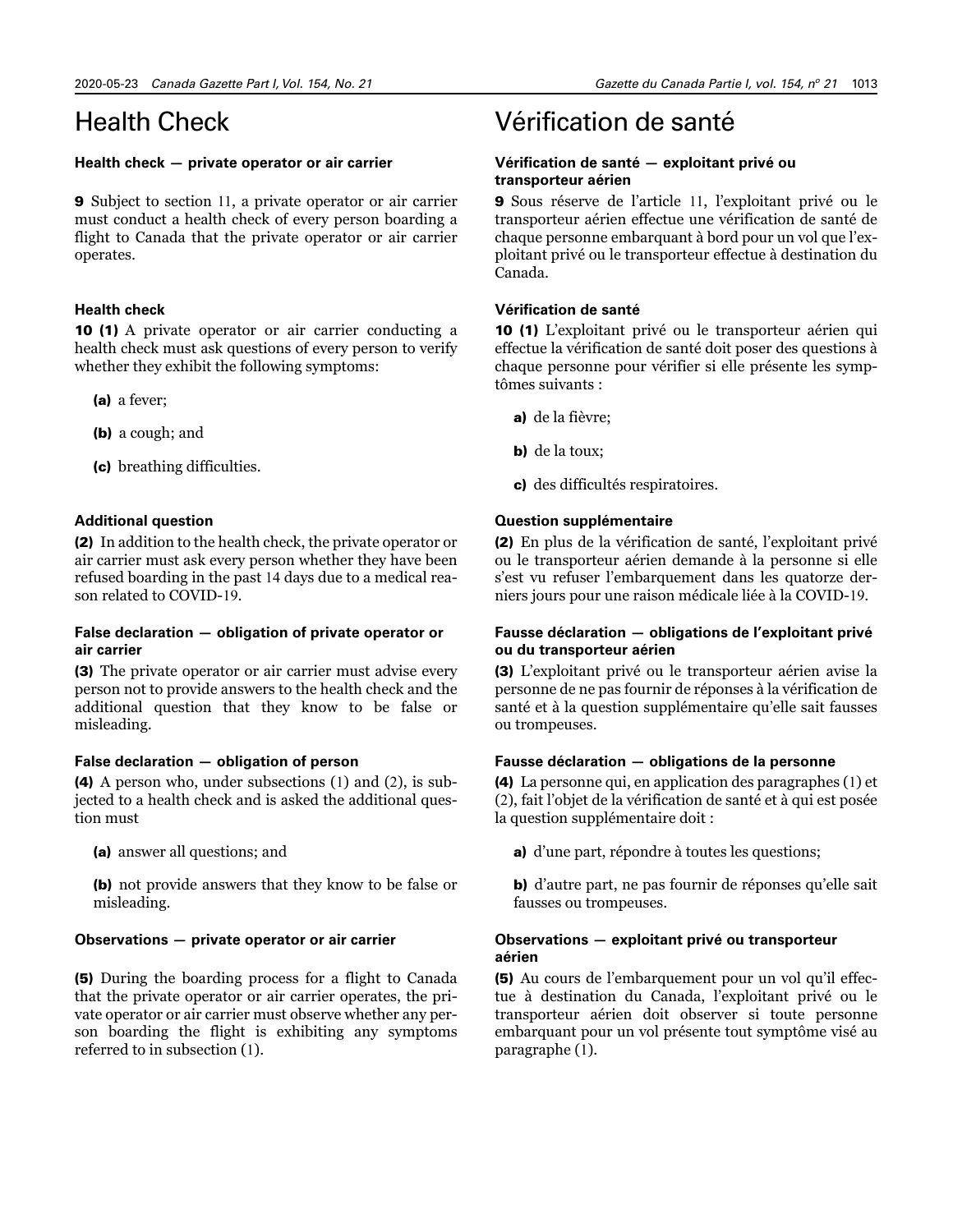### **Exceptions**

11 The private operator or air carrier is not required to conduct a health check for the following persons:

(a) a crew member; or

(b) a person who provides a medical certificate certifying that any symptoms referred to in subsection 10(1) that they are exhibiting are not related to COVID-19.

### **Prohibition**

12 A private operator or air carrier is prohibited from allowing a person to board a flight to Canada that the private operator or air carrier operates if

(a) the person's answers to the health check questions indicate that they exhibit

(i) a fever and cough, or

(ii) a fever and breathing difficulties;

(b) the private operator or air carrier observes, during the boarding process, that the person is exhibiting

(i) a fever and cough, or

(ii) a fever and breathing difficulties;

(c) the person's answer to the additional question asked of them under subsection 10(2) is in the affirmative; or

(d) the person is a competent adult and refuses to answer any of the questions asked of them under subsection 10(1) or (2).

### **Waiting period of 14 days**

13 A person who is prohibited from boarding pursuant to section 12 is not permitted to board another aircraft for the purpose of being transported for a period of 14 days after the day of the refusal, unless they provide a medical certificate certifying that any symptoms referred to in subsection 10(1) that they are exhibiting are not related to COVID-19.

### Face Masks

### **Non-application**

14 (1) Sections 15 to 22 do not apply to the following persons:

(a) an infant;

(b) a person who has breathing difficulties unrelated to COVID-19;

### **Exceptions**

11 L'exploitant privé ou le transporteur aérien n'est pas tenu d'effectuer la vérification de santé pour les personnes suivantes :

a) le membre d'équipage;

b) la personne qui présente un certificat médical attestant que les symptômes visés au paragraphe 10(1) ne sont pas liés à la COVID-19.

### **Interdiction**

12 Il est interdit à l'exploitant privé et au transporteur aérien de permettre l'embarquement d'une personne pour un vol qu'il effectue à destination du Canada, dans les cas suivants :

a) les réponses de la personne à la vérification de santé démontrent qu'elle présente, selon le cas :

(i) une fièvre et de la toux,

(ii) une fièvre et des difficultés respiratoires;

b) l'exploitant privé ou le transporteur aérien observe au moment de l'embarquement que la personne présente, selon le cas :

(i) une fièvre et de la toux,

(ii) une fièvre et des difficultés respiratoires;

c) la personne a répondu par l'affirmative à la question supplémentaire qui lui a été posée en application du paragraphe 10(2);

d) la personne est un adulte capable et refuse de répondre à une question qui lui a été posée en application des paragraphes 10(1) ou (2).

### **Période d'attente de quatorze jours**

13 La personne qui s'est vu interdire l'embarquement, en application de l'article 12, ne peut embarquer à bord d'un autre aéronef dans le but d'être transportée pour une période de quatorze jours après le jour du refus d'embarquement, à moins qu'elle ne présente un certificat médical attestant que les symptômes visés au paragraphe 10(1) ne sont pas liés à la COVID-19.

### **Masque**

### **Non-application**

14 (1) Les articles 15 à 22 ne s'appliquent pas aux personnes suivantes :

a) l'enfant en bas âge;

b) la personne qui a des difficultés respiratoires non reliées à la COVID-19;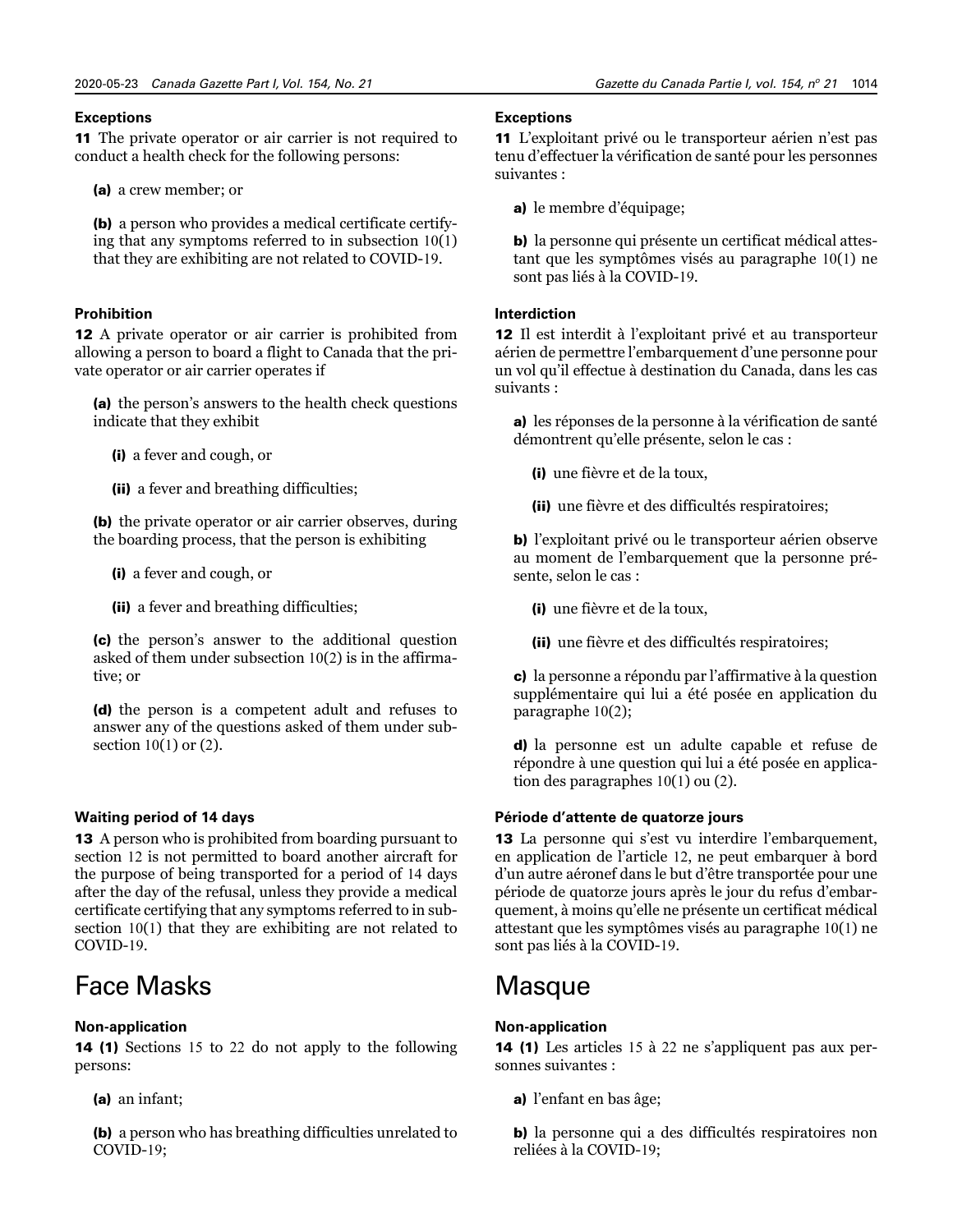(c) a person who is unconscious; or

(d) a person who is unable to remove a face mask without assistance.

### **Definition of** *face mask*

(2) For the purposes of sections 15 to 22, a *face mask* means any non-medical mask or face covering that is made of at least two layers of tightly woven material such as cotton or linen, is large enough to completely and comfortably cover a person's nose and mouth without gaping and can be secured to a person's head with ties or ear loops.

### **Notification**

15 A private operator or air carrier must notify every person who intends to board a flight to Canada that is operated by that private operator or air carrier that

(a) the person must be in possession of a face mask prior to boarding;

(b) the person must wear the face mask at all times during the flight when they are 2 m or less from another person, unless both persons are occupants of the same dwelling-house or place that serves this purpose; and

(c) the person must comply with any instructions given by a crew member with respect to wearing a face mask.

### **Confirmation**

16 Every person must confirm to the private operator or air carrier prior to boarding a flight to Canada that they are in possession of a face mask.

### **False declaration**

17 A person must not provide a confirmation under section 16 that they know to be false or misleading.

### **Verification**

18 During the boarding process for a flight to Canada that the private operator or air carrier operates, the private operator or air carrier must verify that every person boarding the flight is in possession of a face mask.

#### **Wearing of face mask**

19 (1) A private operator or air carrier must require a person, other than a crew member, to wear a face mask at all times during a flight to Canada that the private operator or air carrier operates when the person is 2 m or less from another person, unless both persons are occupants of the same dwelling-house or place that serves this purpose.

c) la personne qui est inconsciente;

d) la personne qui est incapable de retirer un masque par elle-même.

### **Définition de** *masque*

(2) Pour l'application des articles 15 à 22, *masque* désigne tout masque non médical et tout article destiné à couvrir le visage qui est constitué d'au moins deux couches d'une étoffe tissée serrée, telle que le coton ou le lin, dont la taille est suffisante pour couvrir complètement et confortablement le nez et la bouche sans laisser un espace et qui peut être attaché à la tête avec des attaches ou des boucles latérales.

### **Avis**

15 L'exploitant privé ou le transporteur aérien avise toute personne qui a l'intention d'embarquer à bord pour un vol qu'il effectue à destination du Canada des conditions suivantes :

a) elle doit avoir un masque en sa possession avant de monter à bord;

b) elle doit porter le masque en tout temps durant le vol lorsqu'elle ne peut être à une distance supérieure de deux mètres de toute personne, à moins qu'elles ne soient des occupants de la même maison d'habitation ou de ce qui en tient lieu;

c) elle doit se conformer aux instructions données par un membre d'équipage à l'égard du port du masque.

### **Confirmation**

16 Toute personne doit confirmer à l'exploitant privé ou au transporteur aérien, avant de monter à bord pour un vol à destination du Canada, qu'elle a un masque en sa possession.

#### **Fausse déclaration**

17 Il est interdit à la personne de fournir la confirmation visée à l'article 16 qu'elle sait fausse ou trompeuse.

### **Vérification**

18 Au cours de l'embarquement pour un vol qu'il effectue à destination du Canada, l'exploitant privé ou le transporteur aérien doit vérifier que chaque personne embarquant pour un vol a un masque en sa possession.

#### **Port du masque**

19 (1) L'exploitant privé ou le transporteur aérien exige que toute personne, autre qu'un membre d'équipage, porte un masque en tout temps durant le vol qu'il effectue à destination du Canada lorsqu'elle ne peut être à une distance supérieure de deux mètres de toute personne, à moins qu'elles ne soient des occupants de la même maison d'habitation ou de ce qui en tient lieu.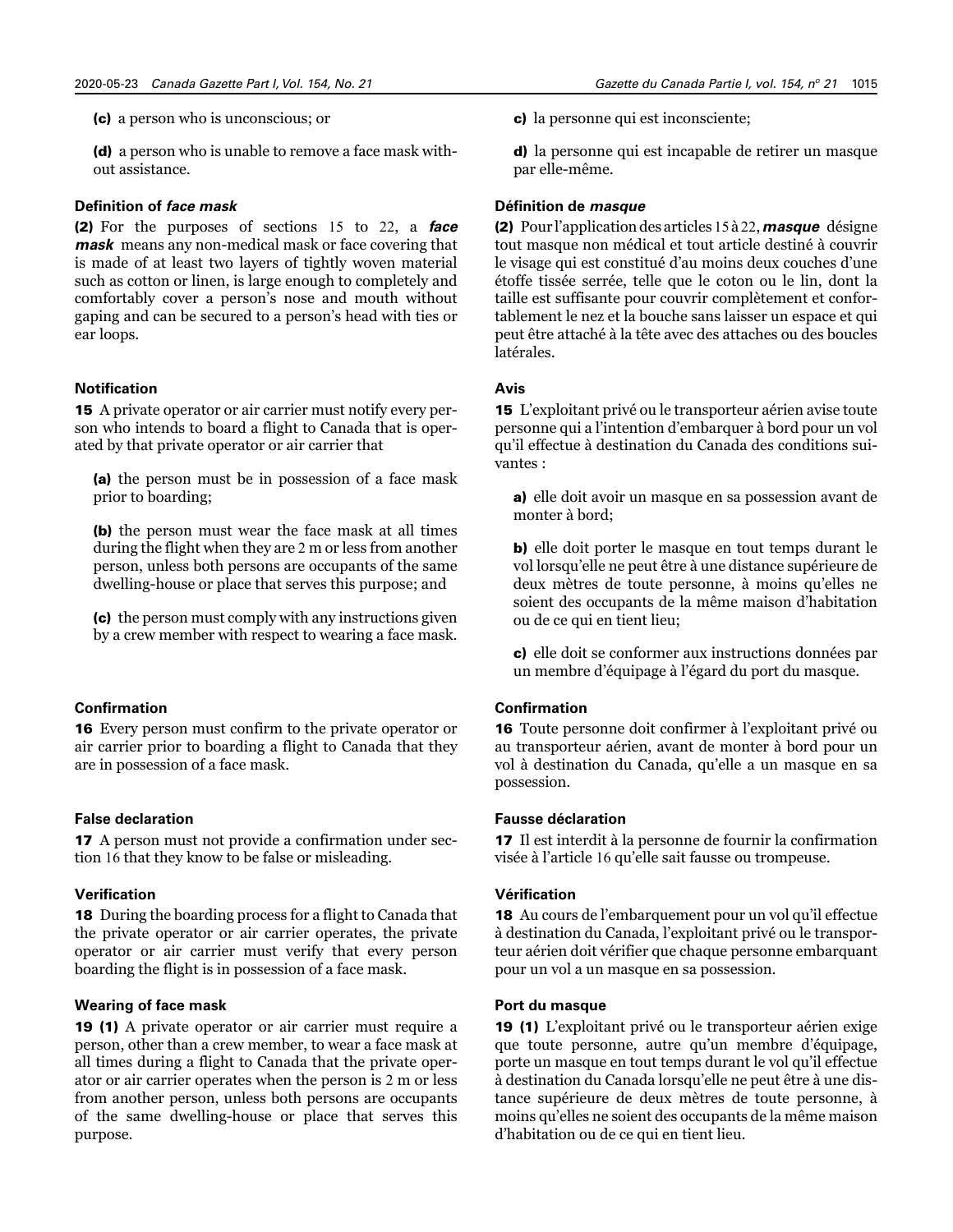### **Exceptions**

(2) Subsection (1) does not apply

(a) when the safety of the person could be endangered by wearing a face mask;

(b) when the person is eating, drinking or taking oral medications; or

(c) when a crew member authorizes the removal of the face mask to address the person's special needs or unforeseen circumstances.

### **Compliance**

20 A person must comply with any instructions given by a crew member with respect to wearing a face mask.

### **Prohibition — private operator or air carrier**

21 A private operator or air carrier is prohibited from permitting a person to board a flight to Canada that the private operator or air carrier operates if

(a) the person is a competent adult and does not provide, or refuses to provide, the confirmation referred to in section 16;

(b) the private operator or air carrier cannot verify under section 18 that the person is in possession of a face mask; or

(c) the person refuses to comply with an instruction given by a crew member in accordance with section 20.

### **Refusal to comply**

22 If, during a flight to Canada that a private operator or air carrier operates, a person refuses to comply with an instruction given by a crew member with respect to wearing a face mask, the private operator or air carrier must

(a) keep a record of

(i) the date and flight number,

(ii) the person's name and contact information,

(iii) the person's seat number on the flight, and

(iv) the circumstances related to the refusal to comply; and

(b) inform the Minister as soon as feasible of any record created under paragraph (a).

#### **Exceptions**

(2) Le paragraphe (1) ne s'applique pas dans les cas suivants :

a) la sécurité de la personne pourrait être compromise par le port du masque;

b) la personne boit, s'alimente ou prend un médicament par voie orale;

c) la personne est autorisée par un membre d'équipage à retirer le masque en raison de ses besoins particuliers ou de circonstances imprévues.

### **Conformité**

20 La personne doit se conformer aux instructions données par un membre d'équipage à l'égard du port du masque.

### **Interdiction — exploitant privé ou transporteur aérien**

21 Il est interdit à l'exploitant privé et au transporteur aérien de permettre l'embarquement d'une personne pour un vol qu'il effectue à destination du Canada dans les cas suivants :

a) la personne est un adulte capable et ne fournit pas ou qui refuse de fournir la confirmation visée à l'article 16;

b) il ne peut pas vérifier, aux termes de l'article 18, que la personne a un masque en sa possession;

c) la personne refuse de se conformer aux instructions données par un membre d'équipage conformément à l'article 20.

#### **Refus d'obtempérer**

22 Si, au cours d'un vol que l'exploitant privé ou le transporteur aérien effectue à destination du Canada, une personne refuse de se conformer aux instructions données par un membre d'équipage à l'égard du port du masque, l'exploitant privé ou le transporteur aérien :

a) consigne dans un dossier l'information suivante :

(i) la date et le numéro du vol,

(ii) le nom et les coordonnées de la personne,

(iii) le numéro du siège occupé par la personne,

(iv) les circonstances relatives au refus de se conformer;

b) informe dès que possible le ministre de la création d'un dossier en application de l'alinéa a).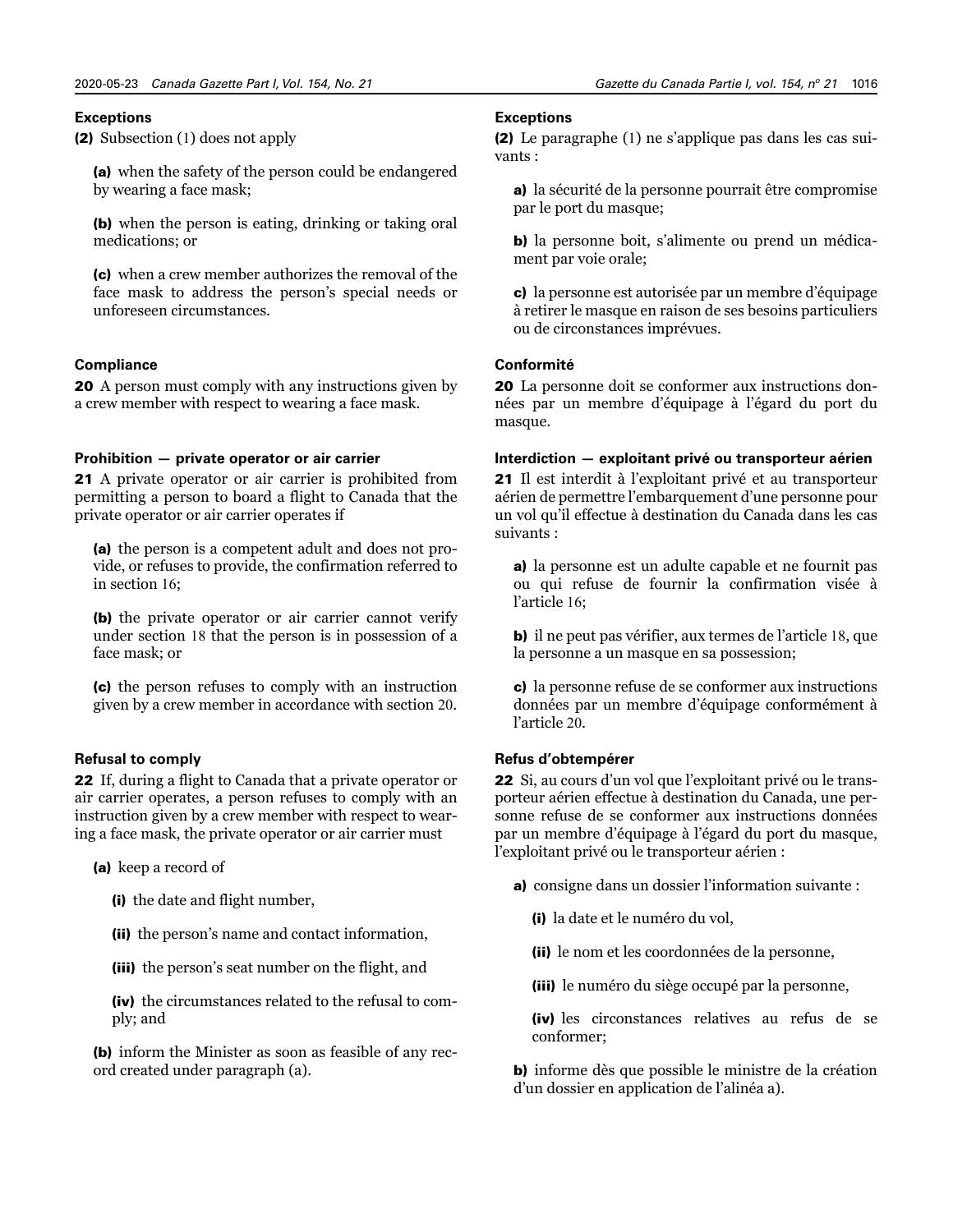### Designated Provisions

### **Designation**

**23 (1)** The provisions of this Interim Order set out in column 1 of the schedule are designated as provisions the contravention of which may be dealt with under and in accordance with the procedure set out in sections 7.7 to 8.2 of the Act.

### **Maximum amounts**

(2) The amounts set out in column 2 of the schedule are the maximum amounts of the penalty payable in respect of a contravention of the designated provisions set out in column 1.

### **Notice**

(3) A notice referred to in subsection 7.7(1) of the Act must be in writing and must specify

(a) the particulars of the alleged contravention;

(b) that the person on whom the notice is served or to whom it is sent has the option of paying the amount specified in the notice or filing with the Tribunal a request for a review of the alleged contravention or the amount of the penalty;

(c) that payment of the amount specified in the notice will be accepted by the Minister in satisfaction of the amount of the penalty for the alleged contravention and that no further proceedings under Part I of the Act will be taken against the person on whom the notice in respect of that contravention is served or to whom it is sent;

(d) that the person on whom the notice is served or to whom it is sent will be provided with an opportunity consistent with procedural fairness and natural justice to present evidence before the Tribunal and make representations in relation to the alleged contravention if the person files a request for a review with the Tribunal; and

(e) that the person on whom the notice is served or to whom it is sent will be considered to have committed the contravention set out in the notice if they fail to pay the amount specified in the notice and fail to file a request for a review with the Tribunal within the prescribed period.

### Repeal

24 **The** *Interim Order to Prevent Certain Persons from Boarding Flights to Canada due to COVID-19, No. 7***, made on April 29, 2020, is repealed.**

### Textes désignés

### **Désignation**

23 (1) Les dispositions du présent arrêté d'urgence figurant à la colonne 1 de l'annexe sont désignées comme texte dont la contravention peut être traitée conformément à la procédure prévue aux articles 7.7 à 8.2 de la Loi.

### **Montants maximaux**

(2) Les sommes indiquées à la colonne 2 de l'annexe représentent les montants maximaux de l'amende à payer au titre d'une contravention au texte désigné figurant à la colonne 1.

### **Avis**

(3) L'avis visé au paragraphe 7.7(1) de la Loi est donné par écrit et comporte :

a) une description des faits reprochés;

b) un énoncé indiquant que le destinataire de l'avis doit soit payer la somme fixée dans l'avis, soit déposer auprès du Tribunal une requête en révision des faits reprochés ou du montant de l'amende;

c) un énoncé indiquant que le paiement de la somme fixée dans l'avis sera accepté par le ministre en règlement de l'amende imposée et qu'aucune poursuite ne sera intentée par la suite au titre de la partie I de la Loi contre le destinataire de l'avis pour la même contravention;

d) un énoncé indiquant que, si le destinataire de l'avis dépose une requête en révision auprès du Tribunal, il se verra accorder la possibilité de présenter ses éléments de preuve et ses observations sur les faits reprochés, conformément aux principes de l'équité procédurale et de la justice naturelle;

e) un énoncé indiquant que le défaut par le destinataire de l'avis de verser la somme qui y est fixée et de déposer, dans le délai imparti, une requête en révision auprès du Tribunal vaut aveu de responsabilité à l'égard de la contravention.

### Abrogation

24 **L'***Arrêté d'urgence n<sup>o</sup> 7 visant à interdire à certaines personnes d'embarquer sur les vols à destination du Canada en raison de la COVID-19* **pris le 29 avril 2020 est abrogé.**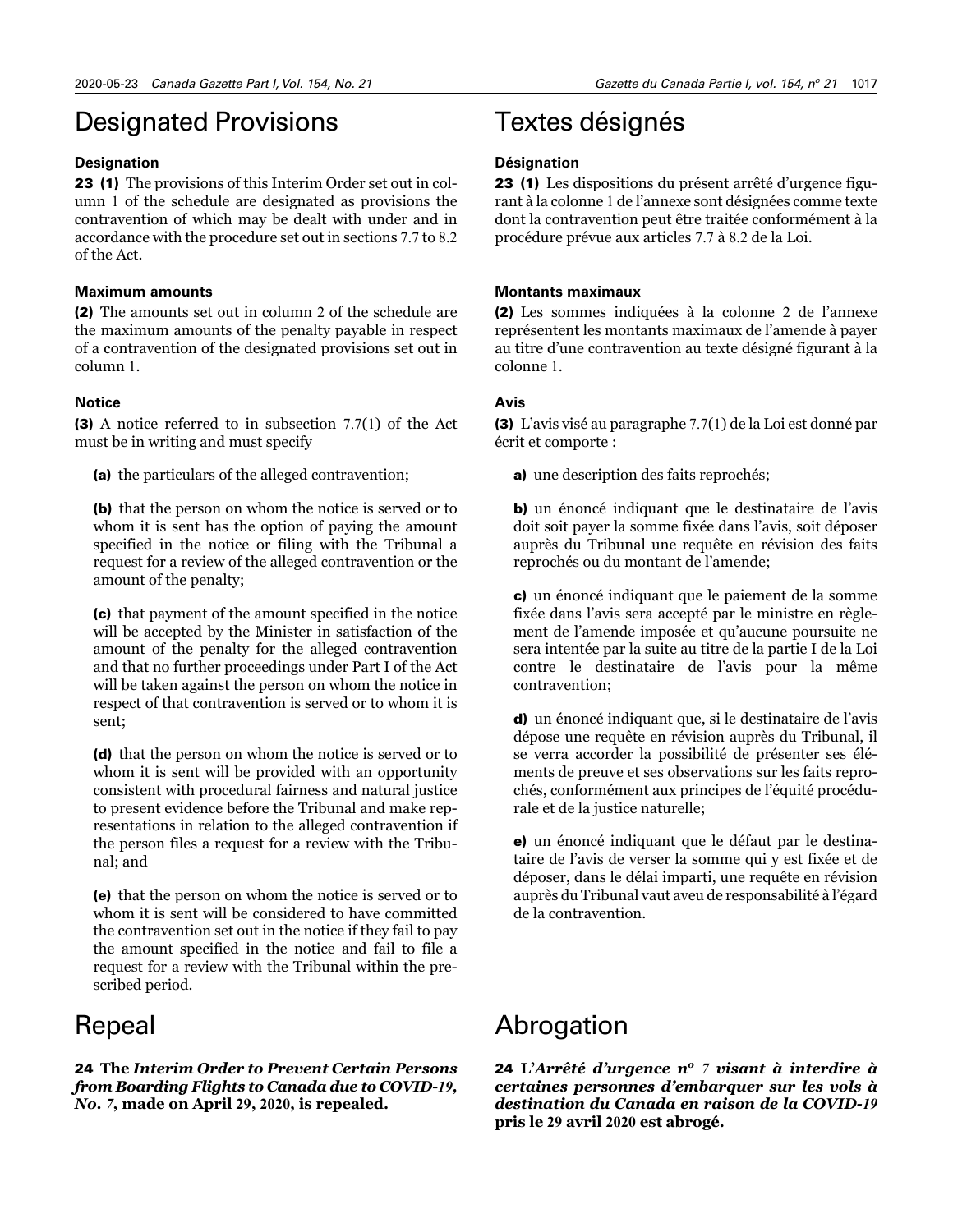### **SCHEDULE**

(Subsections 23(1) and (2))

## Designated Provisions

Column 1 Column 2

Designated Provision Maximum Amount of Penalty (\$)

|                  | Individual | Corporation |        |
|------------------|------------|-------------|--------|
| Section 3        |            | 5,000       | 25,000 |
| Section 5        |            | 5,000       | 25,000 |
| Section 6        |            | 5,000       |        |
| Section 7        |            | 5,000       | 25,000 |
| Section 8        |            | 5,000       |        |
| Section 9        |            | 5,000       | 25,000 |
| Subsection 10(1) |            | 5,000       | 25,000 |
| Subsection 10(2) |            | 5,000       | 25,000 |
| Subsection 10(3) |            | 5,000       | 25,000 |
| Subsection 10(4) |            | 5,000       |        |
| Subsection 10(5) |            | 5,000       | 25,000 |
| Section 12       |            | 5,000       | 25,000 |
| Section 13       |            | 5,000       |        |
| Section 15       |            | 5,000       | 25,000 |
| Section 16       |            | 5,000       |        |
| Section 17       |            | 5,000       |        |
| Section 18       |            | 5,000       | 25,000 |
| Subsection 19(1) |            | 5,000       | 25,000 |
| Section 20       |            | 5,000       |        |
| Section 21       |            | 5,000       |        |

### **ANNEXE**

(paragraphes 23(1) et (2))

### Textes désignés

| Colonne 1        | Colonne <sub>2</sub>              |        |  |
|------------------|-----------------------------------|--------|--|
| Texte désigné    | Montant maximal de l'amende (\$)  |        |  |
|                  | Personne physique Personne morale |        |  |
| Article 3        | 5 0 0 0                           | 25 000 |  |
| Article 5        | 5 0 0 0                           | 25 000 |  |
| Article 6        | 5 0 0 0                           |        |  |
| Article 7        | 5 0 0 0                           | 25 000 |  |
| Article 8        | 5 0 0 0                           |        |  |
| Article 9        | 5 0 0 0                           | 25 000 |  |
| Paragraphe 10(1) | 5 0 0 0                           | 25 000 |  |
| Paragraphe 10(2) | 5 0 0 0                           | 25 000 |  |
| Paragraphe 10(3) | 5 0 0 0                           | 25 000 |  |
| Paragraphe 10(4) | 5 0 0 0                           |        |  |
| Paragraphe 10(5) | 5 0 0 0                           | 25 000 |  |
| Article 12       | 5 0 0 0                           | 25 000 |  |
| Article 13       | 5 0 0 0                           |        |  |
| Article 15       | 5 0 0 0                           | 25 000 |  |
| Article 16       | 5 0 0 0                           |        |  |
| Article 17       | 5 0 0 0                           |        |  |
| Article 18       | 5 0 0 0                           | 25 000 |  |
| Paragraphe 19(1) | 5 0 0 0                           | 25 000 |  |
| Article 20       | 5 0 0 0                           |        |  |
| Article 21       | 5 0 0 0                           |        |  |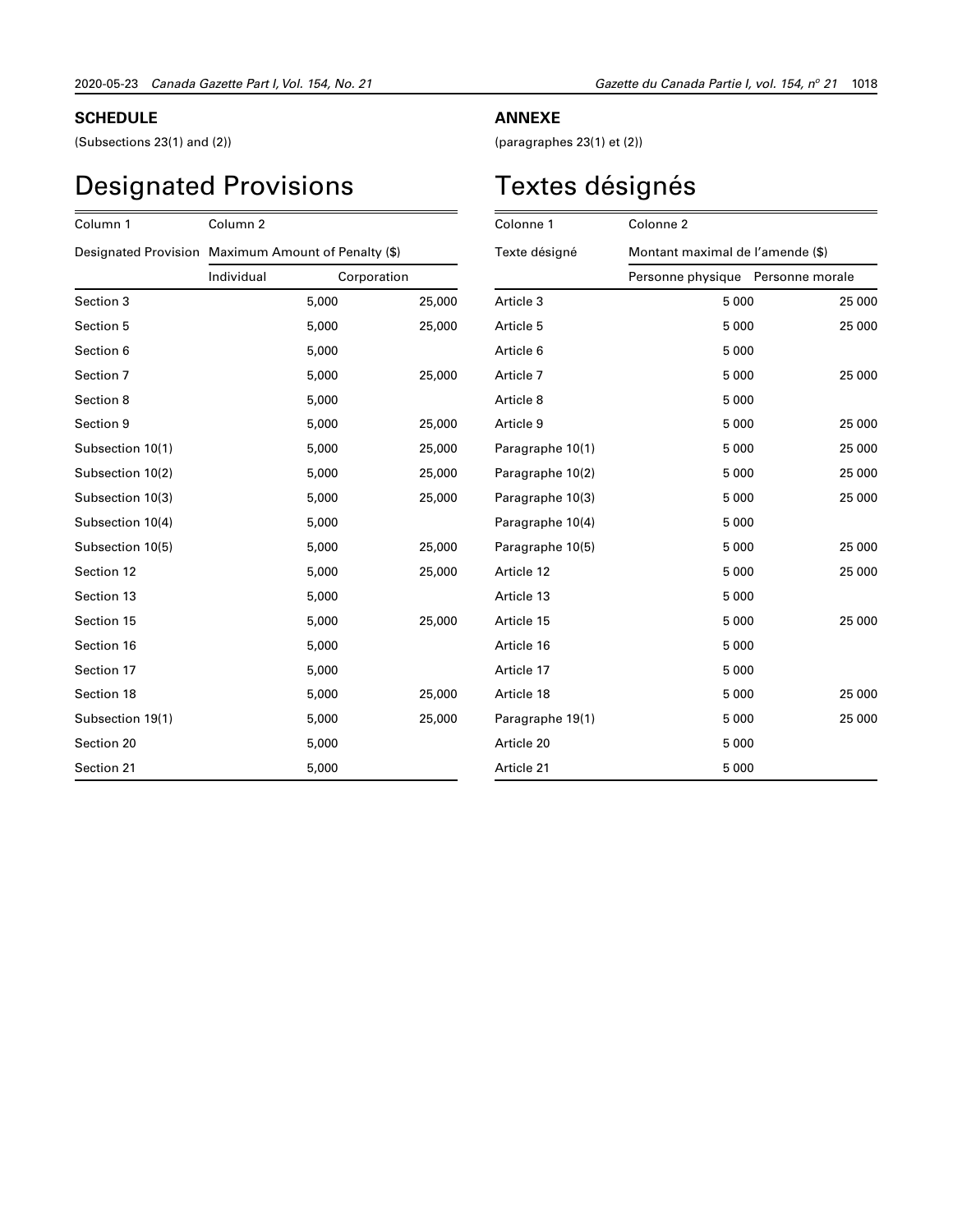### **BANK OF CANADA**

Statement of financial position as at April 30, 2020

### (Millions of dollars) Unaudited

| <b>ASSETS</b>                                                                               |                              |           | <b>LIABILITIES AND EQUITY</b>                                    |                                  |           |
|---------------------------------------------------------------------------------------------|------------------------------|-----------|------------------------------------------------------------------|----------------------------------|-----------|
| Cash and foreign deposits                                                                   |                              | 6.9       | Bank notes in circulation                                        |                                  | 93,895.7  |
| Loans and receivables<br>Securities purchased under resale<br>Other receivables             | 187,421.2<br>881.3<br>3.3    | 188,305.8 | Deposits<br>Government of Canada<br>Members of Payments Canada   | 85,913.3<br>198,758.6<br>9,570.6 | 294,242.5 |
| Investments                                                                                 |                              |           | Securities sold under repurchase                                 |                                  |           |
| Treasury bills of Canada<br>Government of Canada bonds                                      | 65,817.6<br>105,641.7        |           |                                                                  |                                  | 1,055.5   |
| Canada Mortgage Bonds<br>Provincial money market                                            | 4,346.2                      |           |                                                                  |                                  | 389,193.7 |
|                                                                                             | 4,382.4                      |           | Equity                                                           |                                  |           |
| Banker's acceptances<br>Commercial paper<br>Other investments                               | 17,021.5<br>2,993.4<br>481.3 |           | Statutory and special reserves<br>Investment revaluation reserve | 5.0<br>125.0<br>443.3            |           |
|                                                                                             |                              | 200,684.1 |                                                                  |                                  | 573.3     |
| Capital assets<br>Property and equipment<br>Intangible assets<br>Right-of-use leased assets | 582.8<br>65.2<br>49.4        | 697.4     |                                                                  |                                  |           |
|                                                                                             |                              | 72.8      |                                                                  |                                  |           |
|                                                                                             |                              | 389,767.0 |                                                                  |                                  | 389.767.1 |

I declare that the foregoing statement is correct according to the books of the Bank.

I declare that the foregoing statement is to the best of my knowledge and belief correct, and shows truly and clearly the financial position of the Bank, as required by section 29 of the *Bank of Canada Act.*

Ottawa, May 15, 2020

Ottawa, May 15, 2020

**Coralia Bulhoes** Chief Financial Officer and Chief Accountant

**Timothy Lane** Deputy Governor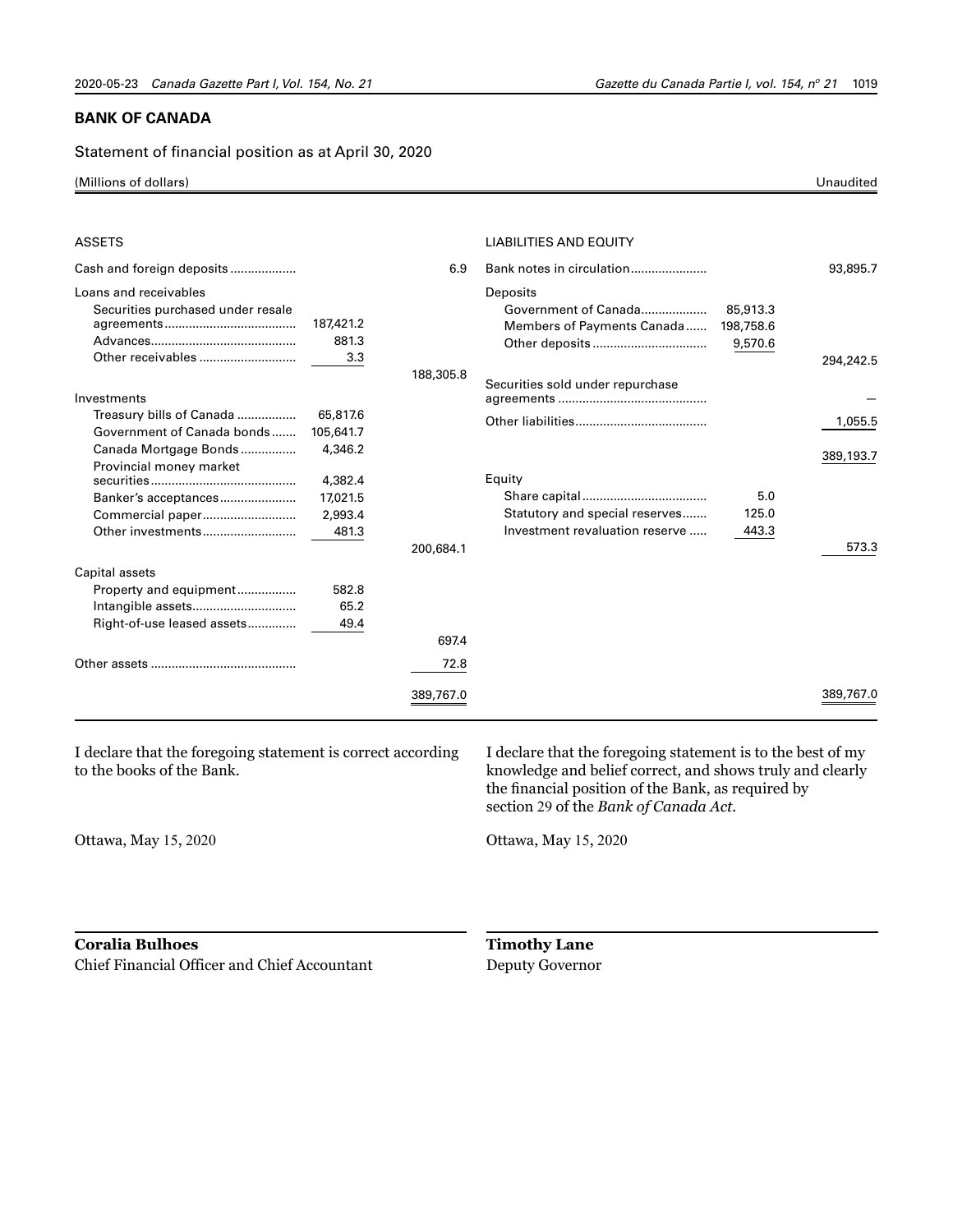### **BANQUE DU CANADA**

État de la situation financière au 30 avril 2020

(En millions de dollars) Non audité

| <b>ACTIF</b>                                                                                                         |                                             |                   | <b>PASSIF ET CAPITAUX PROPRES</b>                                                                                                                                                                                       |                                  |                      |
|----------------------------------------------------------------------------------------------------------------------|---------------------------------------------|-------------------|-------------------------------------------------------------------------------------------------------------------------------------------------------------------------------------------------------------------------|----------------------------------|----------------------|
| Encaisse et dépôts en devises                                                                                        |                                             | 6,9               | Billets de banque en circulation                                                                                                                                                                                        |                                  | 93 895,7             |
| Prêts et créances<br>Titres achetés dans le cadre de<br>conventions de revente<br>Autres créances                    | 187 421,2<br>881,3<br>3,3                   | 188 305,8         | Dépôts<br>Gouvernement du Canada<br>Membres de Paiements Canada<br>Titres vendus dans le cadre de                                                                                                                       | 85 913,3<br>198 758,6<br>9 570,6 | 294 242,5            |
| Placements                                                                                                           |                                             |                   |                                                                                                                                                                                                                         |                                  |                      |
| Bons du Trésor du Canada<br>Obligations du gouvernement<br>Obligations hypothécaires du                              | 65 817,6<br>105 641,7<br>4 346,2            |                   | Autres éléments de passif                                                                                                                                                                                               |                                  | 1 055,5<br>389 193,7 |
| Titres provinciaux sur les<br>marchés monétaires<br>Acceptations bancaires<br>Papier commercial<br>Autres placements | 4 3 8 2,4<br>17 021,5<br>2 9 9 3,4<br>481,3 | 200 684,1         | Capitaux propres<br>Réserve légale et réserve spéciale<br>Réserve de réévaluation                                                                                                                                       | 5,0<br>125,0<br>443,3            | 573,3                |
| Immobilisations<br>Immobilisations corporelles<br>Actif au titre de droits                                           | 582,8<br>65,2<br>49,4                       | 697,4             |                                                                                                                                                                                                                         |                                  |                      |
| Autres éléments d'actif                                                                                              |                                             | 72,8<br>389 767,0 |                                                                                                                                                                                                                         |                                  | 389 767,0            |
| Je déclare que l'état ci-dessus est exact, au vu des livres de<br>la Banque.                                         |                                             |                   | Je déclare que l'état ci-dessus est exact, à ma<br>connaissance, et qu'il montre fidèlement et clairement<br>la situation financière de la Banque, en application de<br>l'article 29 de la Loi sur la Banque du Canada. |                                  |                      |
| Ottawa, le 15 mai 2020                                                                                               |                                             |                   | Ottawa, le 15 mai 2020                                                                                                                                                                                                  |                                  |                      |
| Le chef des finances et comptable en chef                                                                            |                                             |                   | Le sous-gouverneur                                                                                                                                                                                                      |                                  |                      |

**Coralia Bulhoes**

**Timothy Lane**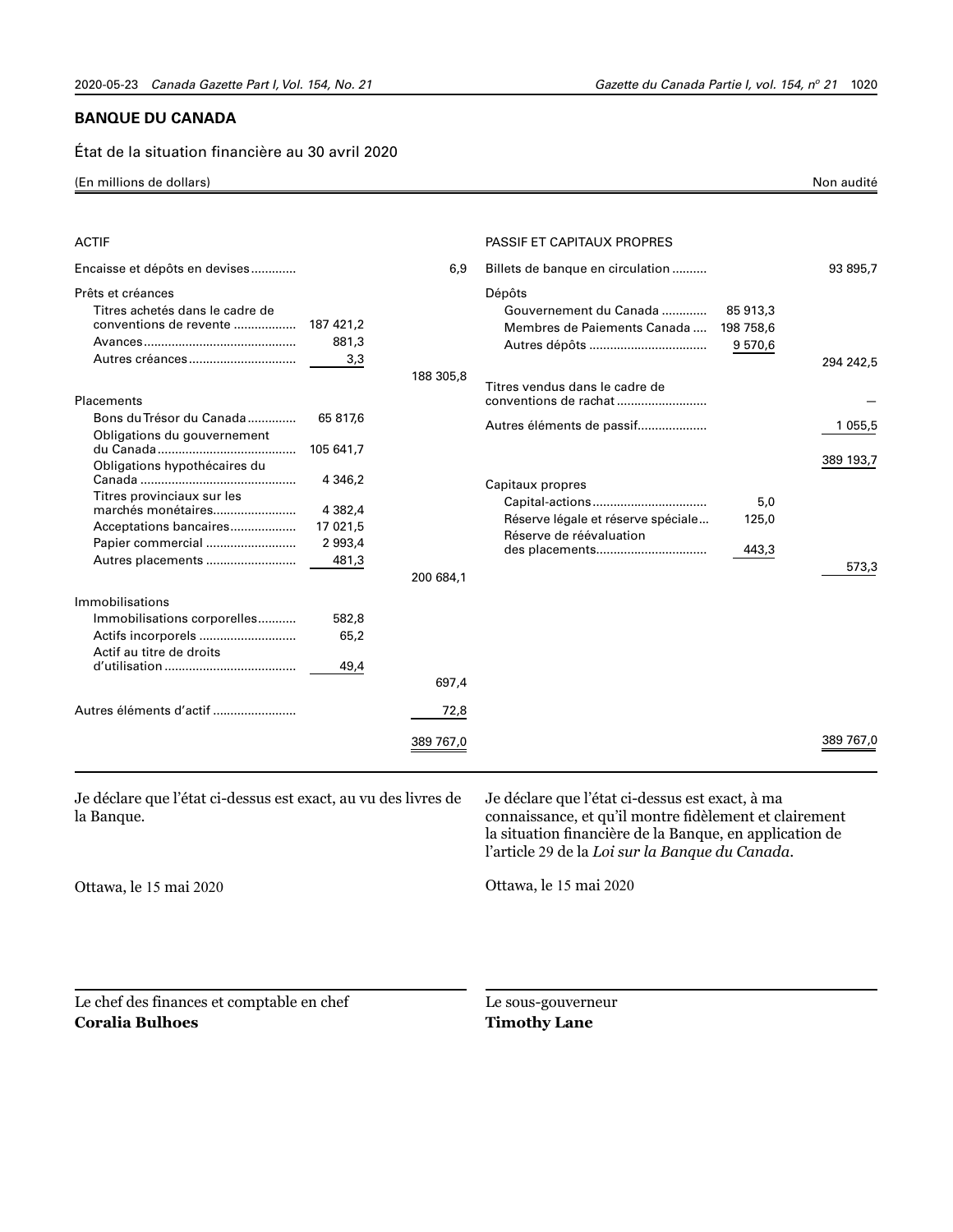### <span id="page-21-0"></span>**PARLIAMENT**

### **HOUSE OF COMMONS**

First Session, 43rd Parliament

### PRIVATE BILLS

[Standing Order](http://www.gazette.gc.ca/rp-pr/p1/2019/2019-11-30/html/parliament-parlement-eng.html) 130 respecting notices of intended applications for private bills was published in the *Canada Gazette*, Part I, on November 30, 2019.

For further information, contact the Private Members' Business Office, House of Commons, West Block, Room 314-C, Ottawa, Ontario K1A 0A6, 613-992-9511.

### **Charles Robert**

Clerk of the House of Commons

### **ROYAL ASSENT**

Friday, May 15, 2020

On Friday, May 15, 2020, Her Excellency the Governor General signified assent in Her Majesty's name to the Bill listed below.

Assent was signified by written declaration, pursuant to the *Royal Assent Act*, S.C. 2002, c. 15. Section 5 of that Act provides that each Act ". . . is deemed to be assented to on the day on which the two Houses of Parliament have been notified of the declaration."

The Senate was notified of the written declaration on Friday, May 15, 2020.

The House of Commons was notified of the written declaration on Friday, May 15, 2020.

An Act to amend the Canadian Dairy Commission Act (Bill C-16, chapter 8, 2020)

### **Richard Denis**

Clerk of the Senate and Clerk of the Parliaments

### **PARLEMENT**

### **CHAMBRE DES COMMUNES**

Première session, 43<sup>e</sup> législature

PROJETS DE LOI D'INTÉRÊT PRIVÉ

L['article](http://www.gazette.gc.ca/rp-pr/p1/2019/2019-11-30/html/parliament-parlement-fra.html) 130 du Règlement relatif aux avis de demande de projets de loi d'intérêt privé a été publié dans la Partie I de la *Gazette du Canada* du 30 novembre 2019.

Pour de plus amples renseignements, veuillez communiquer avec le Bureau des affaires émanant des députés à l'adresse suivante : Chambre des communes, Édifice de l'Ouest, pièce 314-C, Ottawa (Ontario) K1A 0A6, 613-992-9511.

Le greffier de la Chambre des communes **Charles Robert**

### **SANCTION ROYALE**

Le vendredi 15 mai 2020

Le vendredi 15 mai 2020, Son Excellence la Gouverneure générale a accordé la sanction royale au nom de Sa Majesté au projet de loi mentionné ci-dessous.

La sanction a été octroyée par déclaration écrite, conformément à la *Loi sur la sanction royale*, L.C. 2002, ch. 15. Aux termes de l'article 5 de cette loi, « la déclaration écrite porte sanction royale le jour où les deux chambres du Parlement en ont été avisées ».

Le Sénat a été informé de la déclaration écrite le vendredi 15 mai 2020.

La Chambre des communes a été informée de la déclaration écrite le vendredi 15 mai 2020.

Loi modifiant la Loi sur la Commission canadienne du lait (Projet de loi C-16, chapitre 8, 2020)

Le greffier du Sénat et greffier des Parlements **Richard Denis**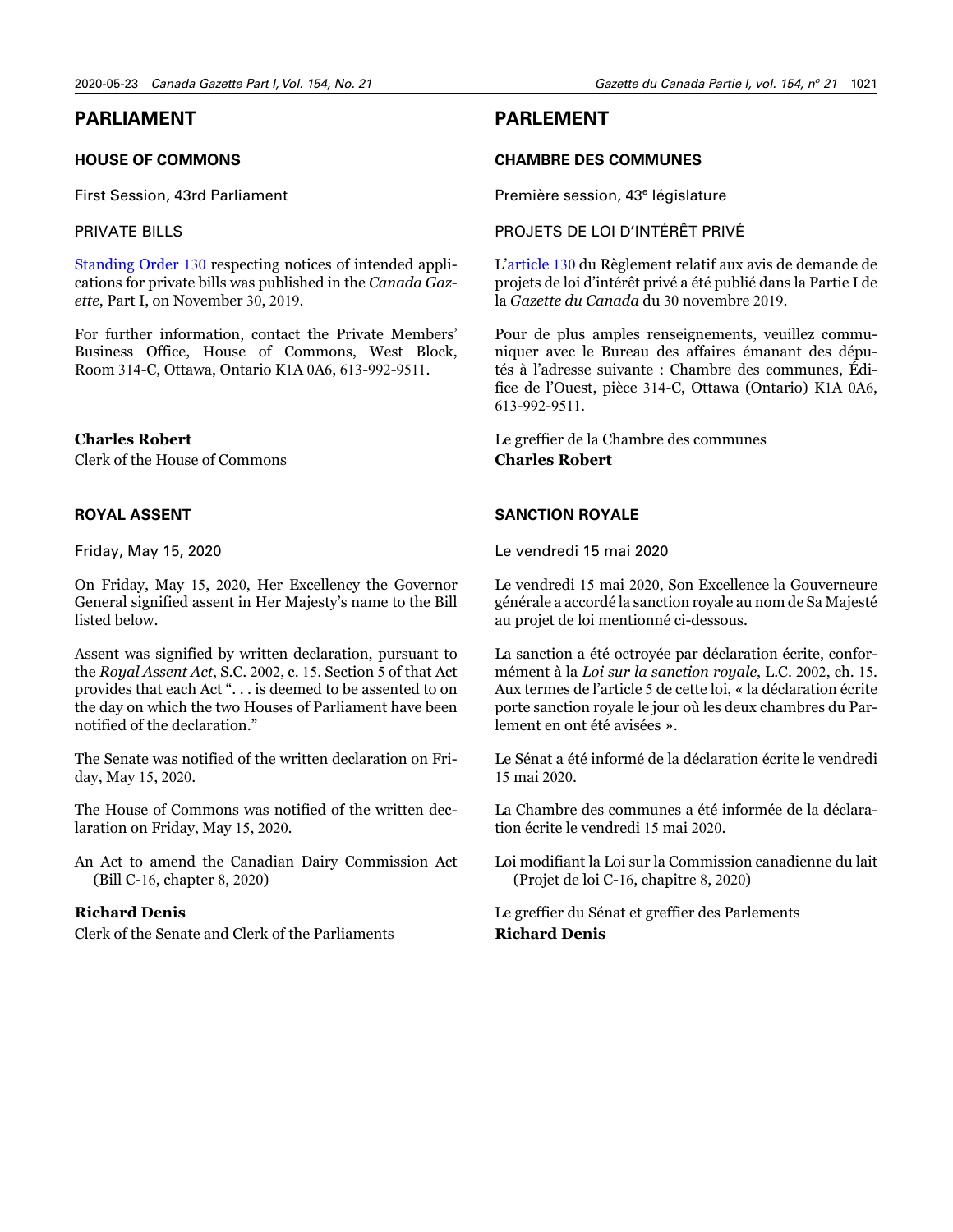### <span id="page-22-0"></span>**COMMISSIONS**

### **CANADA ENERGY REGULATOR**

### APPLICATION TO EXPORT ELECTRICITY TO THE UNITED STATES

### *Manitoba Hydro-Electric Board*

By an application dated May 14, 2020, the Manitoba Hydro-Electric Board (the "Applicant") [Manitoba Hydro, 360 Portage Avenue, 22nd Floor, Winnipeg, Manitoba R3C 0G8, 204-360-4332 (telephone), [midouglas@hydro.](mailto:midouglas%40hydro.mb.ca?subject=) [mb.ca](mailto:midouglas%40hydro.mb.ca?subject=) (email)] has applied to the Commission of the Canada Energy Regulator (the "Commission"), under Division 2 of Part 7 of the *Canadian Energy Regulator Act* (the "Act"), for authorization to export power and energy to Roseau Electric Cooperative Inc. of the United States. The export will be for the period of August 1, 2020, to July 31, 2025, up to a maximum of 20 kW of power and 60 000 kWh of firm energy in any consecutive 12-month period.

The Commission wishes to obtain the views of interested parties on this application before issuing a permit or recommending to the Governor in Council that the application be designated for a licensing procedure. The directions on procedure that follow explain in detail the procedure that will be used.

1. Written submissions in respect of the application shall be filed with the Secretary of the Commission of the Canada Energy Regulator, 517 Tenth Avenue SW, Suite 210, Calgary, Alberta T2R 0A8, 403-292-5503 (fax), and served on the Applicant, by June 26, 2020.

2. Any answer to submissions that the Applicant wishes to present in response to item 1 of this notice of application and directions on procedure shall be filed with the Secretary of the Commission and served on the party that filed the submission by July 11, 2020.

3. For further information on the procedures governing the Commission's examination, contact the Secretary of the Commission at 403-292-4800 (telephone) or 403-292- 5503 (fax).

### **Louise George**

Secretary of the Commission of the Canada Energy Regulator

### **COMMISSIONS**

### **RÉGIE DE L'ÉNERGIE DU CANADA**

### DEMANDE VISANT L'EXPORTATION D'ÉLECTRICITÉ AUX ÉTATS-UNIS

### *Régie de l'hydro-électricité du Manitoba*

La Régie de l'hydro-électricité du Manitoba (le « demandeur ») [Manitoba Hydro, 360, avenue Portage, 22<sup>e</sup> étage, Winnipeg (Manitoba) R3C 0G8, 204-360-4332 (téléphone), [midouglas@hydro.mb.ca](mailto:midouglas%40hydro.mb.ca?subject=) (courriel)] a déposé auprès de la Commission de la Régie de l'énergie du Canada (la « Commission »), aux termes de la section 2 de la partie 7 de la *Loi sur la Régie canadienne de l'énergie* (la « Loi »), une demande datée du 14 mai 2020 en vue d'obtenir l'autorisation d'exporter de la puissance et de l'énergie à la société Roseau Electric Cooperative Inc. des États-Unis. L'exportation se fera du 1<sup>er</sup> août 2020 au 31 juillet 2025, jusqu'à concurrence de 20 kW de puissance et de 60 000 kWh d'énergie garantie dans toute période de 12 mois consécutifs.

La Commission souhaite obtenir les commentaires des parties intéressées sur cette demande avant de délivrer un permis ou de recommander à la gouverneure en conseil de soumettre la demande au processus de délivrance de licences. Les instructions relatives à la procédure énoncées ci-après exposent en détail la démarche qui sera suivie.

1. Les parties qui désirent déposer un mémoire doivent le faire auprès de la Secrétaire de la Commission de la Régie de l'énergie du Canada, 517 Tenth Avenue SW, bureau 210, Calgary (Alberta) T2R 0A8, 403-292-5503 (télécopieur), et le signifier au demandeur, au plus tard le 26 juin 2020.

2. Si le demandeur souhaite répondre aux mémoires visés au point 1 du présent avis de la demande et des présentes instructions relatives à la procédure, il doit déposer sa réponse auprès de la secrétaire de la Commission et en signifier une copie à la partie qui a déposé le mémoire, au plus tard le 11 juillet 2020.

3. Pour obtenir de plus amples renseignements sur les méthodes régissant l'examen mené par la Commission, veuillez communiquer avec la secrétaire de la Commission, par téléphone au 403-292-4800 ou par télécopieur au 403-292-5503.

La secrétaire de la Commission de la Régie de l'énergie du Canada

**Louise George**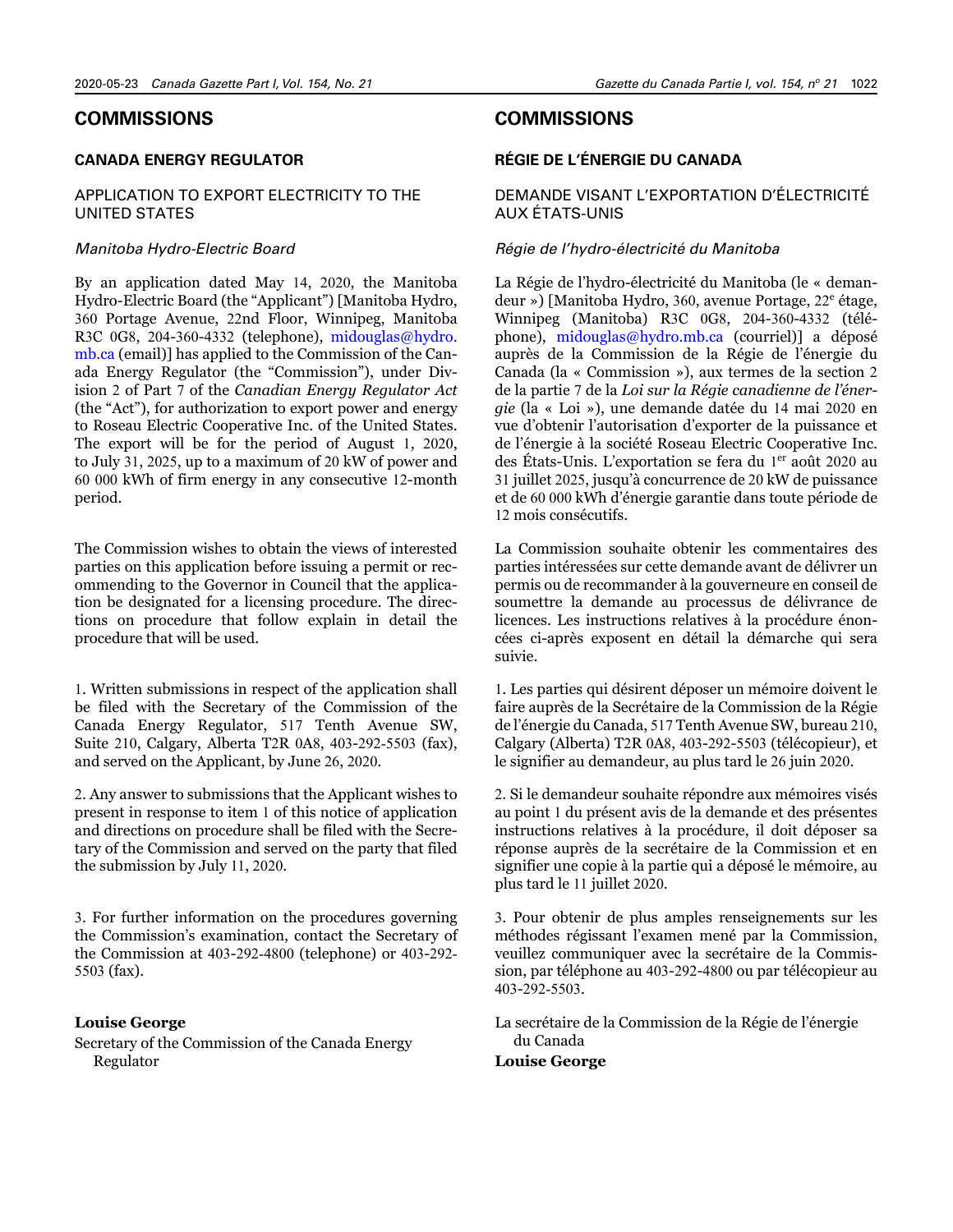### **CANADIAN RADIO-TELEVISION AND TELECOMMUNICATIONS COMMISSION**

### NOTICE TO INTERESTED PARTIES

The Commission posts on its website the decisions, notices of consultation, regulatory policies, information bulletins and orders that it publishes. On April 1, 2011, the *Canadian Radio-television and Telecommunications Commission Rules of Practice and Procedure* came into force. As indicated in Part 1 of these Rules, some broadcasting applications are posted directly on the [Commission's web](https://crtc.gc.ca/eng/home-accueil.htm)[site](https://crtc.gc.ca/eng/home-accueil.htm), under "Part 1 [Applications](https://services.crtc.gc.ca/pub/instances-proceedings/Default-Defaut.aspx?S=O&PA=A&PT=A&PST=A&Lang=eng&_ga=2.177615269.1216598276.1548762917-64123775.1548762917)."

To be up to date on all ongoing proceedings, it is important to regularly consult ["Today's Releases](https://crtc.gc.ca/eng/whatsnew.htm?_ga=2.184512678.1216598276.1548762917-64123775.1548762917)" on the Commission's website, which includes daily updates to notices of consultation that have been published and ongoing proceedings, as well as a link to Part 1 applications.

The following documents are abridged versions of the Commission's original documents. The original documents contain a more detailed outline of the applications, including the locations and addresses where the complete files for the proceeding may be examined. These documents are posted on the Commission's website and may also be examined at the Commission's offices and public examination rooms. Furthermore, all documents relating to a proceeding, including the notices and applications, are posted on the Commission's website, under ["Public](https://crtc.gc.ca/eng/consultation/)  [Proceedings](https://crtc.gc.ca/eng/consultation/)."

### **CANADIAN RADIO-TELEVISION AND TELECOMMUNICATIONS COMMISSION**

### **CONSEIL DE LA RADIODIFFUSION ET DES TÉLÉCOMMUNICATIONS CANADIENNES**

### AVIS AUX INTÉRESSÉS

Le Conseil affiche sur son site Web les décisions, les avis de consultation, les politiques réglementaires, les bulletins d'information et les ordonnances qu'il publie. Le 1er avril 2011, les *Règles de pratique et de procédure du Conseil de la radiodiffusion et des télécommunications canadiennes* sont entrées en vigueur. Tel qu'il est prévu dans la partie 1 de ces règles, certaines demandes de radiodiffusion seront affichées directement sur le [site](https://crtc.gc.ca/fra/accueil-home.htm)  [Web du Conseil,](https://crtc.gc.ca/fra/accueil-home.htm) sous la rubrique « [Demandes de la](https://services.crtc.gc.ca/pub/instances-proceedings/Default-Defaut.aspx?S=O&PA=A&PT=A&PST=A&Lang=f&_ga=2.18239929.1216598276.1548762917-64123775.1548762917)  [partie](https://services.crtc.gc.ca/pub/instances-proceedings/Default-Defaut.aspx?S=O&PA=A&PT=A&PST=A&Lang=f&_ga=2.18239929.1216598276.1548762917-64123775.1548762917) 1 ».

Pour être à jour sur toutes les instances en cours, il est important de consulter régulièrement la rubrique « [Nou](https://crtc.gc.ca/fra/whatsnew.htm?_ga=2.18239929.1216598276.1548762917-64123775.1548762917)[velles du jour](https://crtc.gc.ca/fra/whatsnew.htm?_ga=2.18239929.1216598276.1548762917-64123775.1548762917) » du site Web du Conseil, qui comporte une mise à jour quotidienne des avis de consultation publiés et des instances en cours, ainsi qu'un lien vers les demandes de la partie 1.

Les documents qui suivent sont des versions abrégées des documents originaux du Conseil. Les documents originaux contiennent une description plus détaillée de chacune des demandes, y compris les lieux et les adresses où l'on peut consulter les dossiers complets de l'instance. Ces documents sont affichés sur le site Web du Conseil et peuvent également être consultés aux bureaux et aux salles d'examen public du Conseil. Par ailleurs, tous les documents qui se rapportent à une instance, y compris les avis et les demandes, sont affichés sur le site Web du Conseil, sous la rubrique « [Instances publiques](https://crtc.gc.ca/fra/consultation/) ».

### **CONSEIL DE LA RADIODIFFUSION ET DES TÉLÉCOMMUNICATIONS CANADIENNES**

| Order number /         | <b>Publication date /</b>     | Licensee's name / | Undertaking /                                                                                                                                                                                                                                                                            | <b>Location / Endroit</b> |
|------------------------|-------------------------------|-------------------|------------------------------------------------------------------------------------------------------------------------------------------------------------------------------------------------------------------------------------------------------------------------------------------|---------------------------|
| Numéro de l'ordonnance | Date de publication           | Nom du titulaire  | <b>Entreprise</b>                                                                                                                                                                                                                                                                        |                           |
| 2020-149               | May 13, 2020 /<br>13 mai 2020 |                   | Unsolicited telecommunications<br>fees - Telemarketing regulatory<br>costs for 2020-21 and fees paid<br>for 2019-20 / Droits relatifs<br>aux télécommunications<br>non sollicitées - Coûts de la<br>réglementation pour la télévente<br>pour 2020-2021 et droits payés<br>pour 2019-2020 |                           |

#### **ORDERS**

### **ORDONNANCES**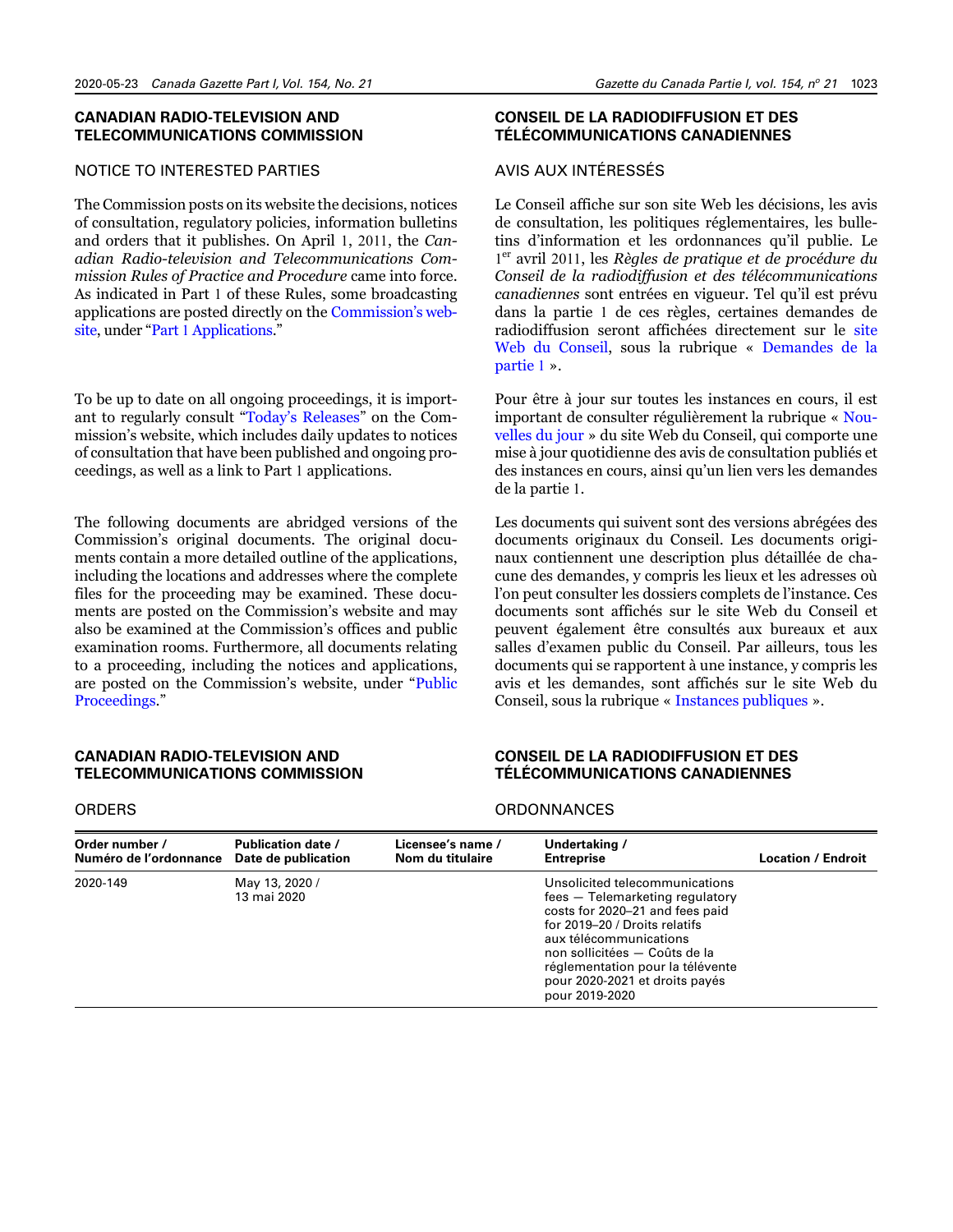### <span id="page-24-0"></span>**INDEX**

### **[COMMISSIONS](#page-22-0)**

### **Canada Energy Regulator**<br>Application to export elect

| Application to export electricity to the United |      |
|-------------------------------------------------|------|
| <b>States</b>                                   |      |
| Manitoba Hydro-Electric Board                   | 1022 |
| <b>Canadian Radio-television and</b>            |      |
| <b>Telecommunications Commission</b>            |      |
|                                                 | 1023 |
|                                                 | 1023 |

### **[GOVERNMENT NOTICES](#page-2-0)**

### **Bank of Canada**

| Statement                                |      |
|------------------------------------------|------|
| Statement of financial position as at    | 1019 |
| Transport, Dept. of                      |      |
| Aeronautics Act                          |      |
| Interim Order to Prevent Certain Persons |      |
| from Boarding Flights in Canada due to   |      |

| $1.9111 - 0.011$ . The state of $1.9111$ . The state of $1.911$ and $1.911$ |      |
|-----------------------------------------------------------------------------|------|
|                                                                             | 1002 |

### **GOVERNMENT NOTICES —** *Continued*

| 1010 |
|------|
|      |

### **[PARLIAMENT](#page-21-0)**

| House of Commons                               |      |
|------------------------------------------------|------|
| * Filing applications for private bills (First |      |
| Session, 43rd Parliament)                      | 1021 |
| Senate                                         |      |
| Roval assent                                   |      |

| ---------    |      |
|--------------|------|
| Royal assent |      |
|              | 1021 |

<sup>\*</sup> This notice was previously published.